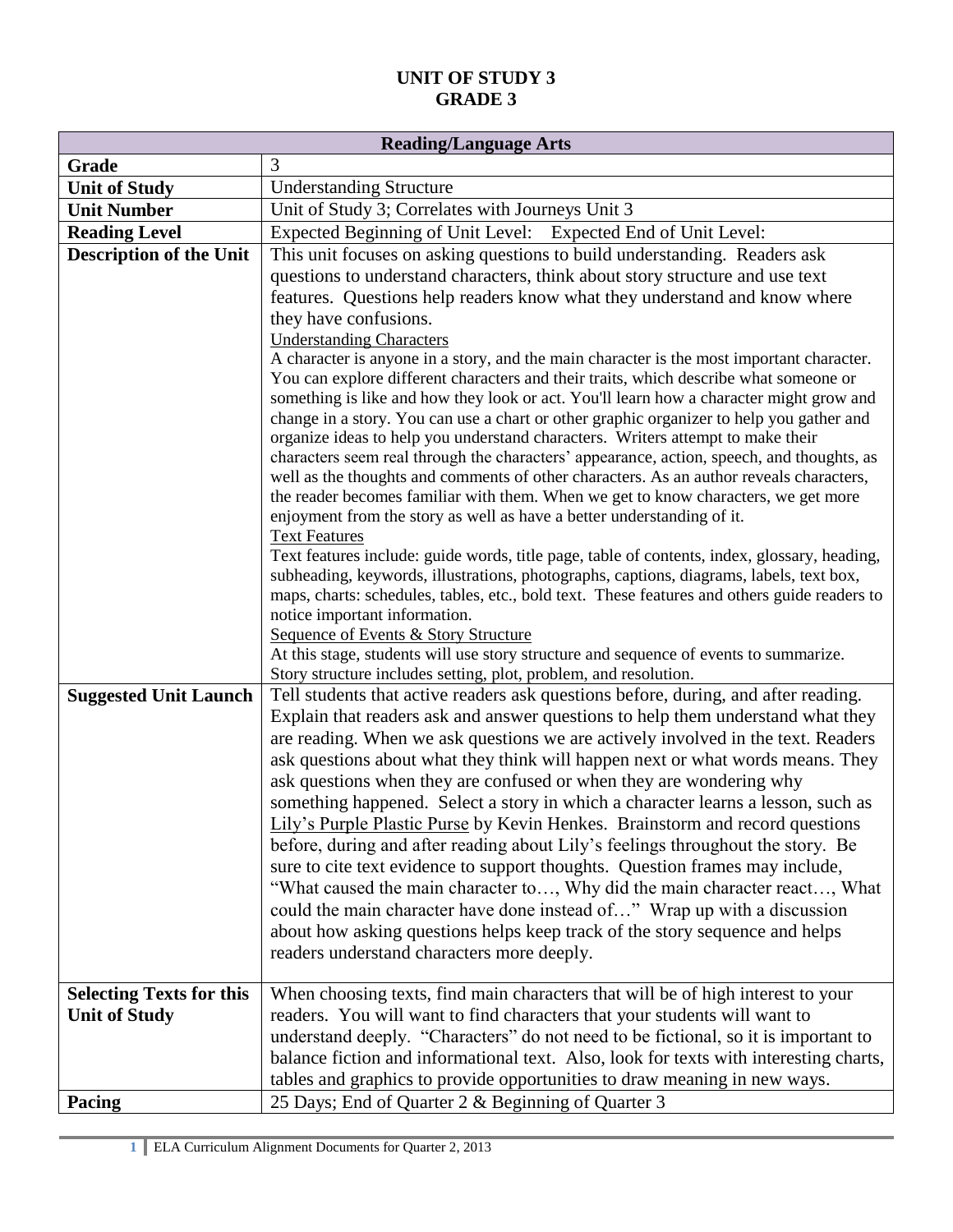| <b>Desired Results</b>                                                                                                                                                                                                                                                                                                                                                                                                                          |                                                                                                                                                                                                                                                              |                                                                                                                                                                 |                                                                                                                                                            |  |
|-------------------------------------------------------------------------------------------------------------------------------------------------------------------------------------------------------------------------------------------------------------------------------------------------------------------------------------------------------------------------------------------------------------------------------------------------|--------------------------------------------------------------------------------------------------------------------------------------------------------------------------------------------------------------------------------------------------------------|-----------------------------------------------------------------------------------------------------------------------------------------------------------------|------------------------------------------------------------------------------------------------------------------------------------------------------------|--|
| <b>Essential Questions</b>                                                                                                                                                                                                                                                                                                                                                                                                                      |                                                                                                                                                                                                                                                              | <b>Corresponding Big Ideas</b>                                                                                                                                  |                                                                                                                                                            |  |
| 1. What makes a character interesting?<br>2. What clues in a story help you understand its                                                                                                                                                                                                                                                                                                                                                      |                                                                                                                                                                                                                                                              |                                                                                                                                                                 | 1. Readers use clues to understand characters.                                                                                                             |  |
| characters?<br>3. What text and graphic features support your ability<br>to get the meaning of the text.<br><b>4.</b> What words show the order of events in a story?                                                                                                                                                                                                                                                                           |                                                                                                                                                                                                                                                              | 2. Readers use text features to know where to focus<br>attention.<br>3. Readers keep track of the sequence of events to<br>help them understand what they read. |                                                                                                                                                            |  |
| How do characters affect the plot of a story?                                                                                                                                                                                                                                                                                                                                                                                                   |                                                                                                                                                                                                                                                              |                                                                                                                                                                 |                                                                                                                                                            |  |
|                                                                                                                                                                                                                                                                                                                                                                                                                                                 | <b>Assessment Evidence</b>                                                                                                                                                                                                                                   |                                                                                                                                                                 | <b>Summative</b>                                                                                                                                           |  |
| <b>Evidence of Proficiency</b><br>Questions for Teacher Team to Ask<br>Prior to the Launch of the Unit<br>What rubrics will need to be<br>created to show proficiency?<br>What output will show an<br>understanding of character?<br>How can reading and writing work<br>together to build on the ability to<br>understand story sequence and<br>structure?<br>What text and graphic features<br>should a $3rd$ Grader be able to<br>interpret? | <b>Formative</b><br>Observation<br>Conferring with Students<br><b>Running Records</b><br>Writing Samples and Journal Entries<br>Constructed Response with cited text<br>evidence<br>Student character notes in Response<br>Journals<br><b>Story Outlines</b> |                                                                                                                                                                 | <b>Fountas and Pinnell Benchmark</b><br>Assessment System with focus on<br>comprehension questions<br>Writing Sample with teacher-team<br>developed rubric |  |
| <b>Academic Vocabulary</b>                                                                                                                                                                                                                                                                                                                                                                                                                      |                                                                                                                                                                                                                                                              |                                                                                                                                                                 |                                                                                                                                                            |  |
| character<br>conclusion<br>motive<br>alike<br>story structure                                                                                                                                                                                                                                                                                                                                                                                   | predict<br>summarize<br>relationship<br>similar<br>opinion                                                                                                                                                                                                   |                                                                                                                                                                 | plot<br>solution<br>traits<br>different<br>fact                                                                                                            |  |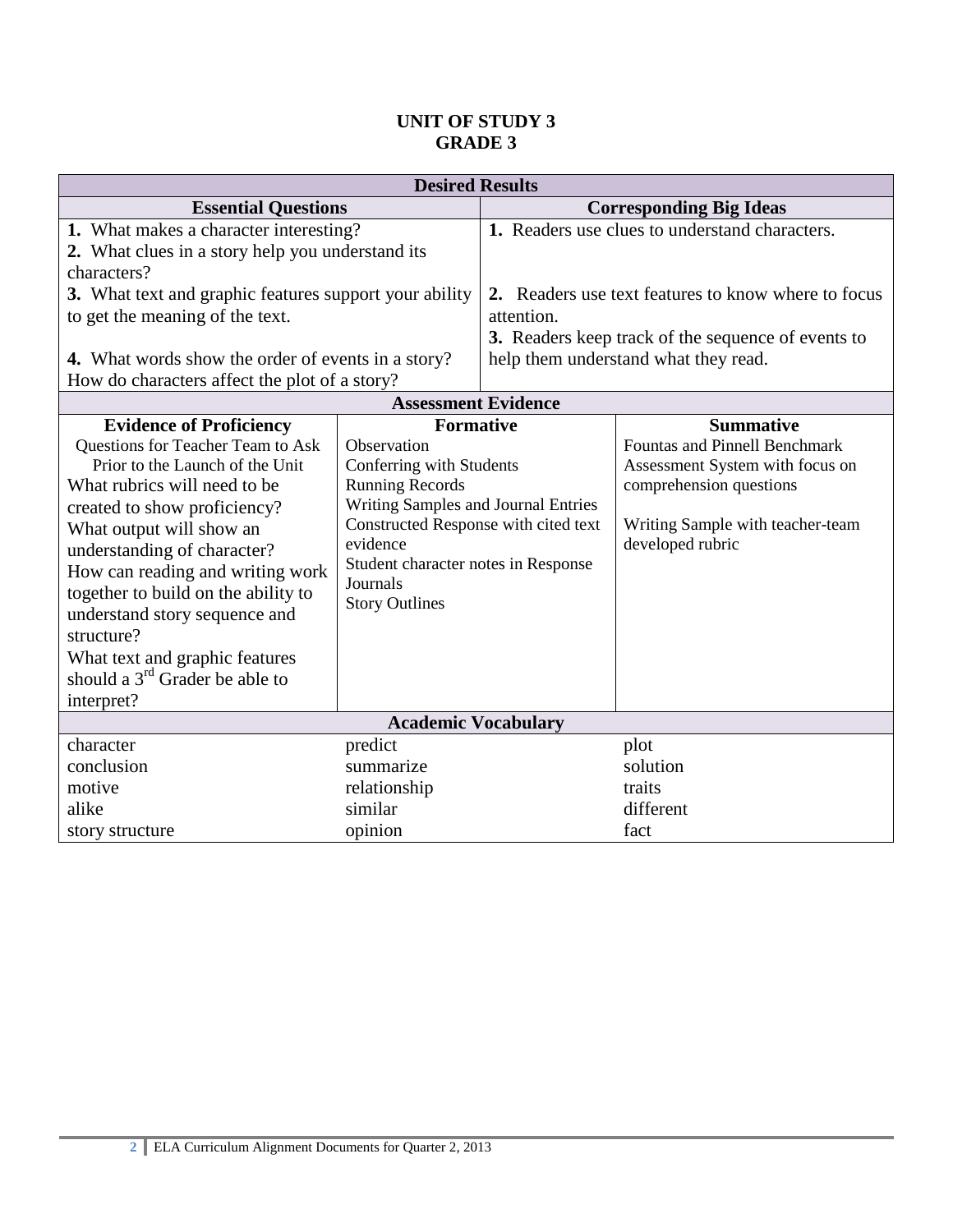| <b>Common Core Standards and Learning Targets</b>                                                                                                                                                                             |                                                                                                                                                                                                                                                                                                                                                                                                                |  |  |
|-------------------------------------------------------------------------------------------------------------------------------------------------------------------------------------------------------------------------------|----------------------------------------------------------------------------------------------------------------------------------------------------------------------------------------------------------------------------------------------------------------------------------------------------------------------------------------------------------------------------------------------------------------|--|--|
| <b>Priority Standards</b>                                                                                                                                                                                                     | <b>Learning Targets</b>                                                                                                                                                                                                                                                                                                                                                                                        |  |  |
| RL.3.1. Ask and answer questions to demonstrate understanding<br>of a text, referring explicitly to the text for the basis for the<br>answers.                                                                                | I can ask and answer questions, using the text for support, to<br>show my understanding.                                                                                                                                                                                                                                                                                                                       |  |  |
| RL.3.2. Recount stories, including fables, folk tales, and myths<br>from diverse cultures; determine the central message, lesson, or<br>moral and explain how it is conveyed through key details in the<br>text.              | I can retell a story.<br>I can tell the central message of a story, and identify how the<br>message is conveyed.                                                                                                                                                                                                                                                                                               |  |  |
| RL.3.3. Describe characters in a story (e.g., their traits,<br>motivations, or feelings) and explain how their actions<br>contribute to the sequence of events.                                                               | I can describe the characters in a story and explain how their<br>actions contribute to the story's events.                                                                                                                                                                                                                                                                                                    |  |  |
| RL.3.4. Determine the meaning of words and phrases as they are<br>used in the text, distinguishing literal from nonliteral language.                                                                                          | I can determine the literal and figurative meaning of words an<br>author uses.                                                                                                                                                                                                                                                                                                                                 |  |  |
| RL.3.5. Refer to parts of stories, dramas, and poems when<br>writing or speaking about a text, using terms such as chapter,<br>scene, and stanza; describe how each successive part builds on<br>earlier sections.            | I can describe when there are different characters telling a<br>story.<br>I can explain how parts of text (chapters, stanza, etc.) are<br>connected.<br>I can use specific terms (chapter, stanza, etc.) when discussing                                                                                                                                                                                       |  |  |
|                                                                                                                                                                                                                               | a story or text.                                                                                                                                                                                                                                                                                                                                                                                               |  |  |
| RL.3.6. Distinguish their own point of view from that of the<br>narrator or those of the characters.                                                                                                                          | I know the point of view is the perspective from which a story<br>is being told.<br>I know stories may be told from the narrator's point of view or<br>from a character's point of view.<br>I know readers can formulate their own personal point of<br>view or opinion about events in the text based on their<br>background knowledge and what the author allows the reader<br>to see and hear in the story. |  |  |
| RL.3.7. Explain how specific aspects of a text's illustrations<br>contribute to what is conveyed by the words in a story (e.g.,<br>create mood, emphasize aspects of a character or setting).                                 | I can explain how the illustrations of a text contribute to the<br>mood or story being told.                                                                                                                                                                                                                                                                                                                   |  |  |
| RL.3.10. By the end of the year, read and comprehend literature,<br>including stories, dramas, and poetry, at the high end of the<br>grades 2-3 text complexity band independently and proficiently.                          | I can read and comprehend literature appropriate for third<br>grade.                                                                                                                                                                                                                                                                                                                                           |  |  |
| RI.3.1. Ask and answer questions to demonstrate understanding<br>of a text, referring explicitly to the text as the basis for the<br>answers.                                                                                 | I can ask questions before reading to help me focus.<br>I can ask questions during reading to clarify.<br>I can ask questions after reading to share my thoughts with a<br>friend.                                                                                                                                                                                                                             |  |  |
| RI.3.2. Determine the main idea of a text; recount the key details<br>and explain how they support the main idea.                                                                                                             | I can determine the main idea and supporting details of a text.<br>I can explain how the supporting details specifically relate to<br>the main idea.                                                                                                                                                                                                                                                           |  |  |
| RI.3.3. Describe the relationship between a series of historical<br>events, scientific ideas or concepts, or steps in technical<br>procedures in a text, using language that pertains to time,<br>sequence, and cause/effect. | I can use language that pertains to sequence or cause/effect to<br>describe the connection between historical events, scientific<br>ideas, or steps in a procedure.                                                                                                                                                                                                                                            |  |  |
| RI.3.4. Determine the meaning of general academic and domain-<br>specific words and phrases in a text relevant to a grade 3 topic or<br>subject area.                                                                         | I can determine the meaning of words or phrases I don't know.                                                                                                                                                                                                                                                                                                                                                  |  |  |
| RI.3.6. Distinguish their own point of view from that of the<br>author of a text.                                                                                                                                             | I can tell the difference between my point of view and the<br>author's point of view.                                                                                                                                                                                                                                                                                                                          |  |  |
| RI.3.7. Use information gained from illustrations (e.g., maps,<br>photographs) and the words in a text to demonstrate<br>understanding of the text (e.g., where, when, why, and how key<br>events occur).                     | I can explain how charts, diagrams, or illustrations are helpful<br>in clarifying text.                                                                                                                                                                                                                                                                                                                        |  |  |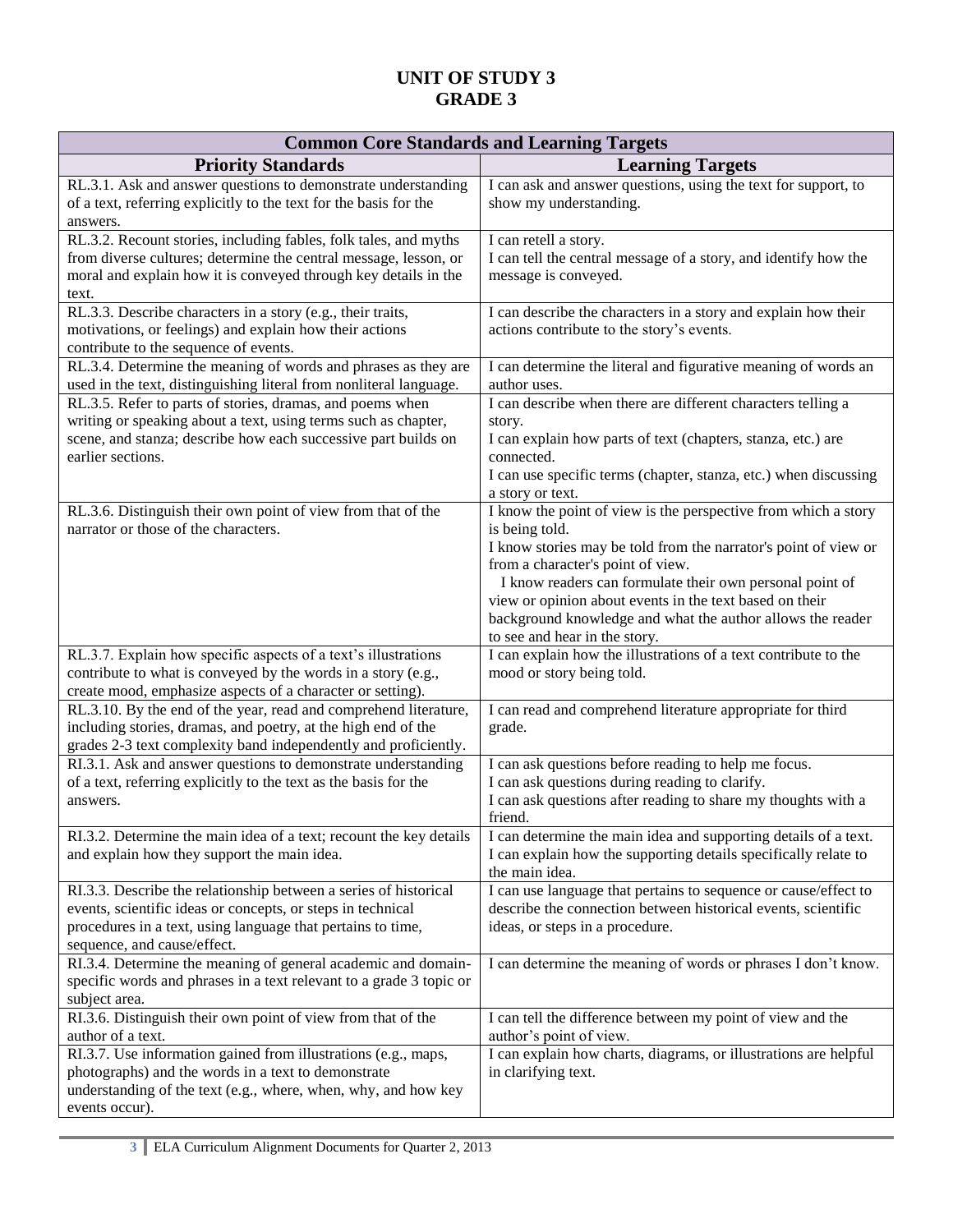| <b>Common Core Standards and Learning Targets</b>                                                                                                                                                                                                                                                                                                                                                                                                                                                                                                                                                                                                                                                                                                                                                                                                                                          |                                                                                                                                                                                                                                                   |  |
|--------------------------------------------------------------------------------------------------------------------------------------------------------------------------------------------------------------------------------------------------------------------------------------------------------------------------------------------------------------------------------------------------------------------------------------------------------------------------------------------------------------------------------------------------------------------------------------------------------------------------------------------------------------------------------------------------------------------------------------------------------------------------------------------------------------------------------------------------------------------------------------------|---------------------------------------------------------------------------------------------------------------------------------------------------------------------------------------------------------------------------------------------------|--|
| <b>Priority Standards</b>                                                                                                                                                                                                                                                                                                                                                                                                                                                                                                                                                                                                                                                                                                                                                                                                                                                                  | <b>Learning Targets</b>                                                                                                                                                                                                                           |  |
| RI.3.8. Describe the logical connection between particular<br>sentences and paragraphs in a text (e.g., comparison,<br>cause/effect, first/second/third in a sequence).                                                                                                                                                                                                                                                                                                                                                                                                                                                                                                                                                                                                                                                                                                                    | I can explain the connections between sentences and<br>paragraphs in a text using comparison, cause/effect, or<br>sequencing.                                                                                                                     |  |
| RI.3.10. By the end of the year, read and comprehend<br>informational texts, including history, social studies, science,<br>and technical texts, at the high end of the grades 2-3 text<br>complexity band independently and proficiently.                                                                                                                                                                                                                                                                                                                                                                                                                                                                                                                                                                                                                                                 | I can read and comprehend informational text appropriate for<br>third grade.                                                                                                                                                                      |  |
| W.3.1 Write opinion pieces on topics or texts, supporting a point<br>of view with reasons.<br>Introduce the topic or text they are writing about, state<br>a.<br>an opinion, and create an organizational structure that<br>lists reasons.<br>Provide reasons that support the opinion.<br>b.<br>c. Use linking words and phrases (e.g., because, therefore,<br>since, for example) to connect opinion and reasons.                                                                                                                                                                                                                                                                                                                                                                                                                                                                        | I can write an opinion piece where I:<br>a - introduce a topic or name of a book, state an opinion, and<br>create an organizational structure,<br>b - provide reasons that support my opinion.                                                    |  |
| W.3.4. With guidance and support from adults, produce writing<br>in which the development and organization are appropriate to<br>task and purpose. (Grade-specific expectations for writing types<br>are defined in standards 1-3 above.)                                                                                                                                                                                                                                                                                                                                                                                                                                                                                                                                                                                                                                                  | I can write for a purpose.<br>I can organize my writing to fit the writing style or purpose.                                                                                                                                                      |  |
| W.3.5. With guidance and support from peers and adults,<br>develop and strengthen writing as needed by planning, revising,<br>and editing. (Editing for conventions should demonstrate<br>command of Language standards 1-3 up to and including grade<br>3.)                                                                                                                                                                                                                                                                                                                                                                                                                                                                                                                                                                                                                               | I can plan my writing using graphic organizers.<br>I can plan my writing through conversations.<br>I can change my writing after engaging in conversation.<br>I can take suggestions from others to strengthen my writing.                        |  |
| W.3.6. With guidance and support from adults, use technology<br>to produce and publish writing (using keyboarding skills) as<br>well as to interact and collaborate with others.                                                                                                                                                                                                                                                                                                                                                                                                                                                                                                                                                                                                                                                                                                           | I can create a published piece of writing.<br>I can use others' suggestions to make my writing stronger.                                                                                                                                          |  |
| W.3.7. Conduct short research projects that build knowledge<br>about a topic.                                                                                                                                                                                                                                                                                                                                                                                                                                                                                                                                                                                                                                                                                                                                                                                                              | I can conduct a short research project to build knowledge about<br>a topic.                                                                                                                                                                       |  |
| SL.3.1. Engage effectively in a range of collaborative<br>discussions (one-on-one, in groups, and teacher-led) with<br>diverse partners on grade 3 topics and texts, building on others'<br>ideas and expressing their own clearly.<br>Come to discussions prepared, having read or studied<br>a.<br>required material; explicitly draw on that preparation<br>and other information known about the topic to explore<br>ideas under discussion.<br>Follow agreed-upon rules for discussions (e.g., gaining<br>b.<br>the floor in respectful ways, listening to others with<br>care, speaking one at a time about the topics and texts<br>under discussion).<br>Ask questions to check understanding of information<br>c.<br>presented, stay on topic, and link their comments to the<br>remarks of others.<br>d. Explain their own ideas and understanding in light of the<br>discussion. | I can prepare for discussions about texts.<br>I can follow group discussion rules.<br>I can ask questions to clear up my confusion about a<br>presentation.<br>I can explain my own ideas and understanding as they connect<br>to the discussion. |  |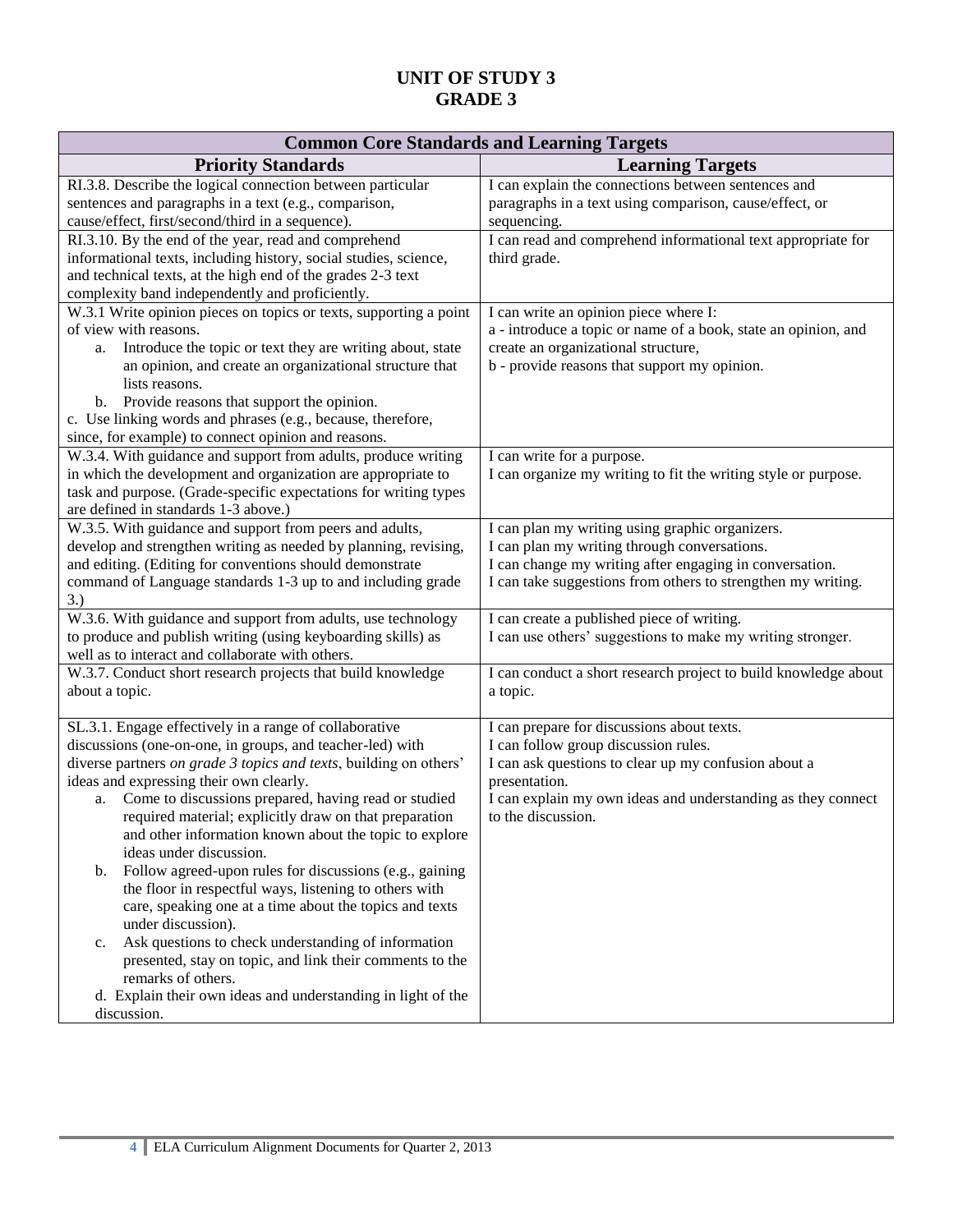| <b>Common Core Standards and Learning Targets</b>                                                                                                                                                                                                                                                                                                                                                                                                                                                                                                                                                                                                                                     |                                                                                                                                                                                                                                                                                                                                                                                                                                                                                        |  |
|---------------------------------------------------------------------------------------------------------------------------------------------------------------------------------------------------------------------------------------------------------------------------------------------------------------------------------------------------------------------------------------------------------------------------------------------------------------------------------------------------------------------------------------------------------------------------------------------------------------------------------------------------------------------------------------|----------------------------------------------------------------------------------------------------------------------------------------------------------------------------------------------------------------------------------------------------------------------------------------------------------------------------------------------------------------------------------------------------------------------------------------------------------------------------------------|--|
| <b>Priority Standards</b>                                                                                                                                                                                                                                                                                                                                                                                                                                                                                                                                                                                                                                                             | <b>Learning Targets</b>                                                                                                                                                                                                                                                                                                                                                                                                                                                                |  |
| SL.3.2. Determine the main ideas and supporting details of a<br>text read aloud or information presented in diverse media and<br>formats, including visually, quantitatively, and orally.                                                                                                                                                                                                                                                                                                                                                                                                                                                                                             | I can show I understand what I read, hear, and/or see by<br>retelling and describing key details.                                                                                                                                                                                                                                                                                                                                                                                      |  |
| SL.3.4. Report on a topic or text, tell a story, or recount an<br>experience with appropriate facts and relevant, descriptive<br>details, speaking clearly at an understandable pace.                                                                                                                                                                                                                                                                                                                                                                                                                                                                                                 | I can speak clearly and audibly while reporting on a topic,<br>telling a story or experience.                                                                                                                                                                                                                                                                                                                                                                                          |  |
| SL.3.5. Create engaging audio recordings of stories or poems<br>that demonstrate fluid reading at an understandable pace; add<br>visual displays when appropriate to emphasize or enhance<br>certain facts or details.                                                                                                                                                                                                                                                                                                                                                                                                                                                                | I can create audio recordings of stories or poems.                                                                                                                                                                                                                                                                                                                                                                                                                                     |  |
| SL.3.6. Speak in complete sentences when appropriate to task<br>and situation in order to provide requested detail or clarification.<br>(See grade 3 Language standards 1 and 3 for specific<br>expectations.)                                                                                                                                                                                                                                                                                                                                                                                                                                                                        | I can speak in complete sentences.<br>I can tell details.<br>I can explain.                                                                                                                                                                                                                                                                                                                                                                                                            |  |
| L.3.1. Demonstrate command of the conventions of standard<br>English grammar and usage when writing or speaking.<br>a. Explain the function of nouns, pronouns, verbs,<br>adjectives, and adverbs in general and their functions in<br>particular sentences.<br>b. Form and use regular and irregular plural nouns.<br>c. Use abstract nouns (e.g., childhood).<br>d. Form and use regular and irregular verbs.<br>e. Form and use the simple (e.g., I walked; I walk; I will<br><i>walk</i> ) verb tenses.<br>f. Ensure subject-verb and pronoun-antecedent agreement.<br>h. Use coordinating and subordinating conjunctions.<br>i. Produce simple, compound, and complex sentences. | I can explain the functions of nouns, verbs, pronouns,<br>adjectives, and adverbs.<br>I can use regular and irregular plural nouns.<br>I can use abstract nouns.<br>I can use regular and irregular verbs.<br>I can use simple verb tenses.<br>I can write sentences with subject-verb agreement.<br>I can use comparative and superlative adjectives and adverbs<br>appropriately.<br>I can use coordinating and subordinating conjunctions.<br>I can produce all types of sentences. |  |
| L.3.2. Demonstrate command of the conventions of standard<br>English capitalization, punctuation, and spelling when writing.<br>e. Use conventional spelling for high-frequency and other<br>studied words and for adding suffixes to<br>base words (e.g., sitting, smiled, cries, happiness).<br>f. Use spelling patterns and generalizations (e.g., word<br>families, position-based spellings, syllable<br>patterns, ending rules, meaningful word parts) in writing<br>words.<br>g. Consult reference materials, including beginning<br>dictionaries, as needed to check and correct<br>spellings.                                                                                | I can capitalize appropriate words in titles.<br>I can use commas in addresses.<br>I can use commas and quotation marks in dialogue.<br>I can form and use possessives.<br>I can use conventional spelling for high-frequency and other<br>words I've studied.<br>I can use spelling patterns and generalizations in my writing.<br>I can use reference materials to find correct spellings.                                                                                           |  |
| L.3.3. Use knowledge of language and its conventions when<br>writing, speaking, reading, or listening.<br>a. Choose words and phrases for effect.<br>b. Recognize and observe differences between the<br>conventions of spoken and written standard<br>English.                                                                                                                                                                                                                                                                                                                                                                                                                       | I can choose exciting words and phrases.<br>I notice the difference between spoken language and written<br>language.                                                                                                                                                                                                                                                                                                                                                                   |  |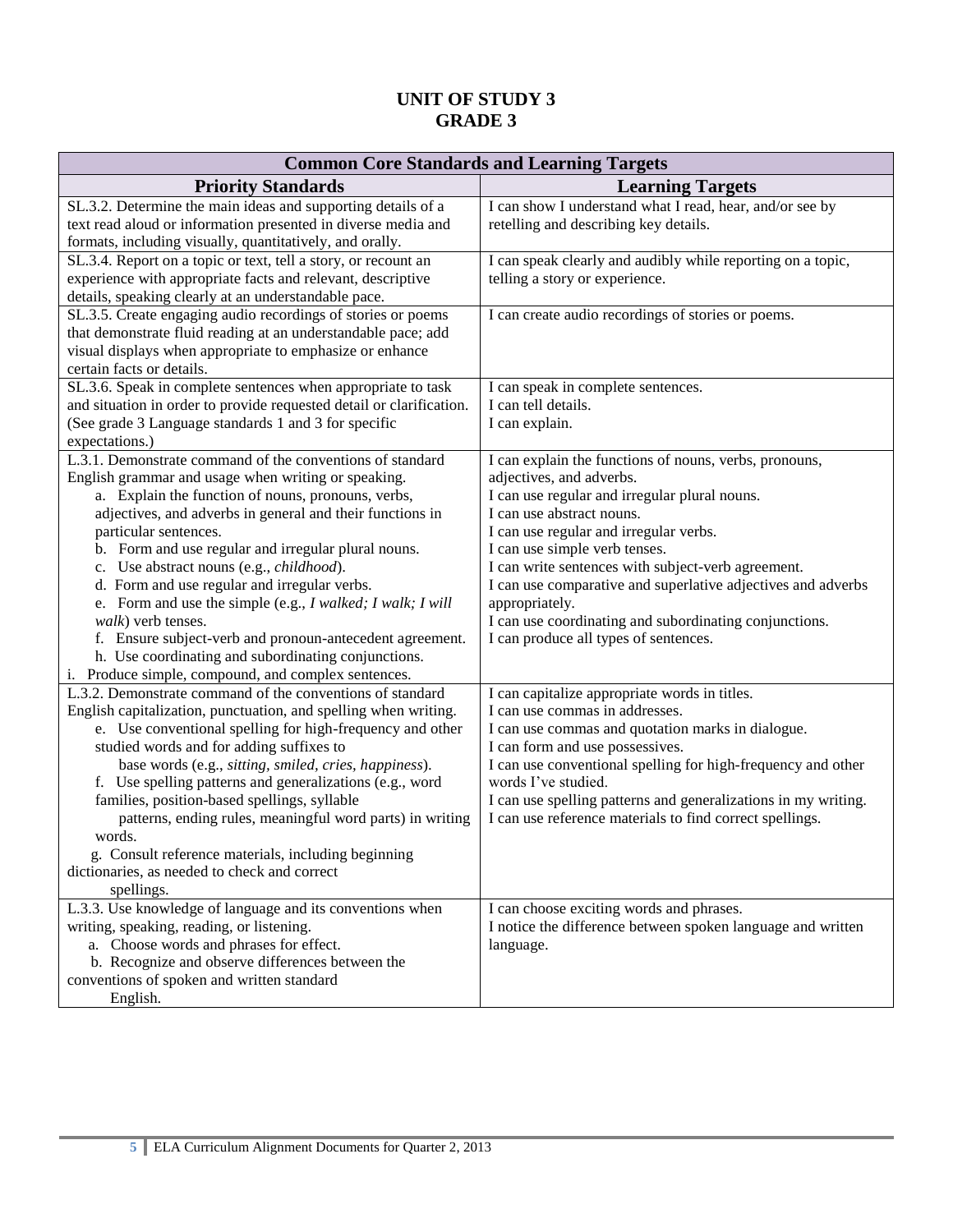| <b>Common Core Standards and Learning Targets</b>                                                                                                                                                                                                                                                                                                                                                                                                                                                                                                                                                                         |                                                                                                                                                                                                                 |  |
|---------------------------------------------------------------------------------------------------------------------------------------------------------------------------------------------------------------------------------------------------------------------------------------------------------------------------------------------------------------------------------------------------------------------------------------------------------------------------------------------------------------------------------------------------------------------------------------------------------------------------|-----------------------------------------------------------------------------------------------------------------------------------------------------------------------------------------------------------------|--|
| <b>Priority Standards</b>                                                                                                                                                                                                                                                                                                                                                                                                                                                                                                                                                                                                 | <b>Learning Targets</b>                                                                                                                                                                                         |  |
| L.3.4. Determine or clarify the meaning of unknown and<br>multiple-meaning words and phrases based on grade 3 reading<br>and content, choosing flexibly from a range of strategies.<br>a. Use sentence-level context as a clue to the meaning of a<br>word or phrase.<br>b. Determine the meaning of the new word formed when a<br>known affix is added to a known word (e.g.,<br>agreeable/disagreeable, comfortable/uncomfortable,<br>care/careless, heat/preheat).<br>d. Use glossaries or beginning dictionaries, both print and<br>digital, to determine or clarify the precise<br>meaning of key words and phrases. | I can use context clues to figure out word meanings.<br>I can determine the meaning of a word by using the prefix or<br>suffix.<br>I can use glossaries and dictionaries to determine the meanings<br>of words. |  |
| L.3.5. Demonstrate understanding of word relationships and<br>nuances in word meanings.<br>Distinguish the literal and nonliteral meanings of words<br>a.<br>and phrases in context (e.g., take steps).<br>Identify real-life connections between words and their<br>$\mathbf{b}$ .<br>use (e.g., describe people who are <i>friendly</i> or <i>helpful</i> ).<br>Distinguish shades of meaning among related words that<br>describe states of mind or degrees of certainty (e.g., knew,<br>believed, suspected, heard, wondered).                                                                                        | I can distinguish between literal and figurative meanings of<br>words.<br>I can identify a real-life application of a word.<br>I can distinguish shades of meaning between words.                               |  |
| L.3.6. Acquire and use accurately grade-appropriate<br>conversational, general academic, and domain-specific words<br>and phrases, including those that signal spatial and temporal<br>relationships (e.g., After dinner that night we went looking for<br>them).                                                                                                                                                                                                                                                                                                                                                         | I can use words and phrases that I learn through listening and<br>reading.                                                                                                                                      |  |
| RF.3.3. Know and apply grade-level phonics and word analysis<br>skills in decoding words.c<br>c. Decode multisyllable words.<br>d. Read grade-appropriate irregularly spelled words                                                                                                                                                                                                                                                                                                                                                                                                                                       | I can decode multi-syllable words.<br>I can read third grade irregularly-spelled words.                                                                                                                         |  |
| RF.3.4. Read with sufficient accuracy and fluency to support<br>comprehension.<br>a. Read on-level text with purpose and understanding.<br>b. Read on-level prose and poetry orally with accuracy,<br>appropriate rate, and expression on<br>successive readings.<br>c. Use context to confirm or self-correct word<br>recognition and understanding, rereading as necessary.                                                                                                                                                                                                                                             | I can read third grade text with purpose and understanding.<br>I can read third grade text aloud with accuracy, expression, and<br>appropriate rate.<br>I can use strategies to understand unknown words.       |  |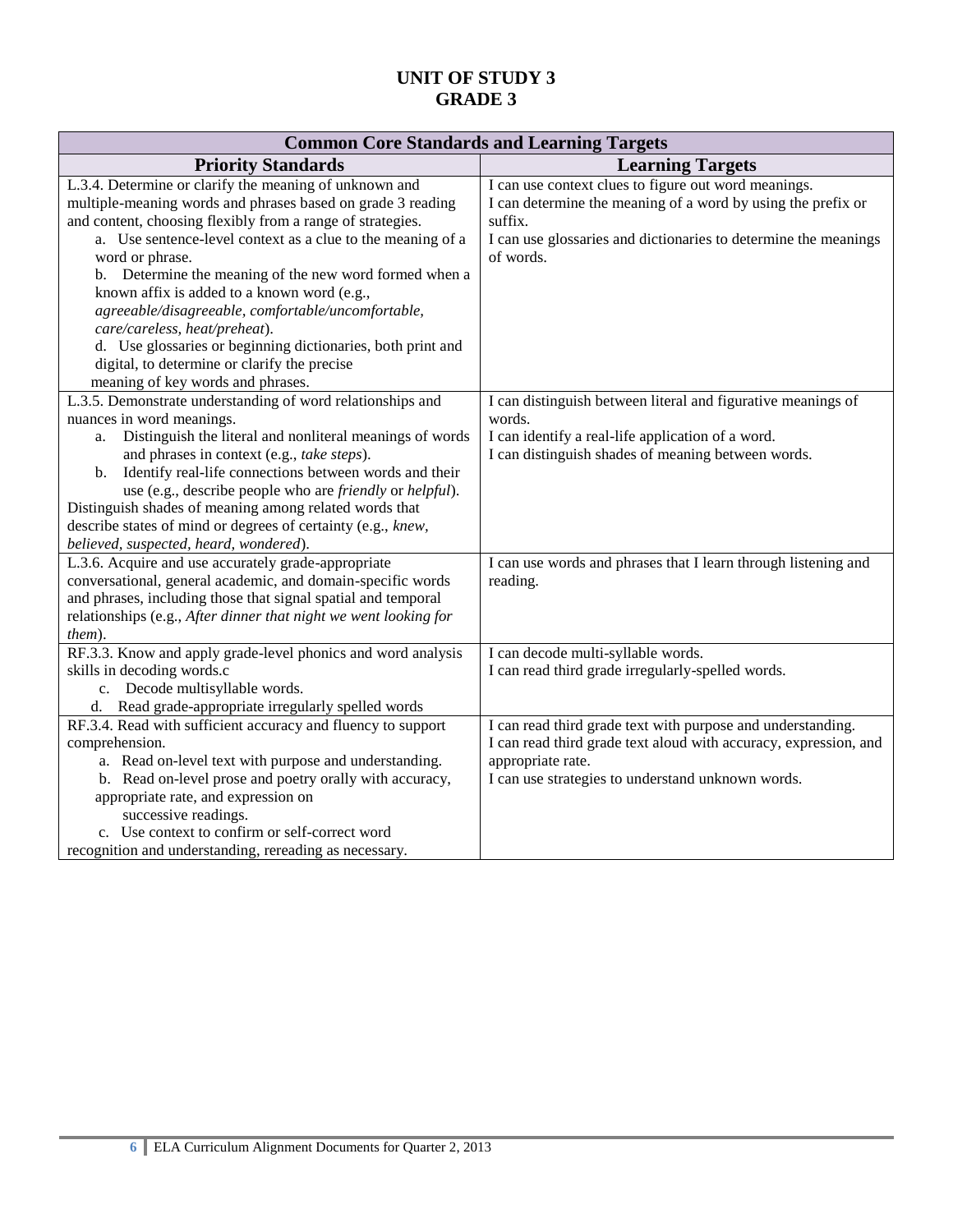| <b>Cognitive Considerations</b>                                                                              |                                                              |                                                                                               |                         |
|--------------------------------------------------------------------------------------------------------------|--------------------------------------------------------------|-----------------------------------------------------------------------------------------------|-------------------------|
| "Unwrapped" Concepts                                                                                         |                                                              | "Unwrapped Skills"                                                                            |                         |
| <b>Students Need to Know</b>                                                                                 |                                                              | <b>Students Need to Be Able to Do</b>                                                         |                         |
| Students need to know the components of a story and well                                                     |                                                              | Students will need to be able to read graphic features like                                   |                         |
| as format of informational text. Students will need to                                                       |                                                              | charts and graphs and apply that information to                                               |                         |
| know the types of questions that lead to better                                                              |                                                              | supporting text.                                                                              |                         |
| understanding and when to ask those questions: before,                                                       |                                                              | Students continue learning specific strategies for                                            |                         |
| during or after reading.                                                                                     |                                                              | decoding words in texts. Learning prefixes and suffixes                                       |                         |
| Third grade students continue asking and answering<br>questions to show they understand a text, and they are |                                                              | along with Latin suffixes enhances decoding, spelling<br>ability, and vocabulary development. |                         |
| required to refer to the text to support their answers. The                                                  |                                                              |                                                                                               |                         |
|                                                                                                              | genre of myths is added at this level and students are asked |                                                                                               |                         |
|                                                                                                              | to both retell and explain how key details communicate the   |                                                                                               |                         |
| message. They must be more specific in telling about                                                         |                                                              |                                                                                               |                         |
| characters concentrating on their traits, motivations, or                                                    |                                                              |                                                                                               |                         |
| feelings. The focus is on how characters influence plot                                                      |                                                              |                                                                                               |                         |
| development.                                                                                                 |                                                              |                                                                                               |                         |
|                                                                                                              | <b>Reading Workshop</b>                                      |                                                                                               | <b>Writing Workshop</b> |
| <b>Reading Skill</b>                                                                                         | <b>Word Study</b>                                            | <b>Genre Structure</b>                                                                        | <b>Grammar</b>          |
| HMH Lesson 11                                                                                                | Spelling: Vowel sound                                        | Write to narrate:                                                                             | More plural nouns       |
| Fact and Opinion                                                                                             | in "joy"                                                     | Descriptive paragraph                                                                         |                         |
| Question                                                                                                     |                                                              |                                                                                               |                         |
| Alliteration                                                                                                 | <b>Phonics: Vowel</b>                                        | Word choice: Sensory                                                                          |                         |
| <b>Phrasing: Natural Pauses</b>                                                                              | dipthongs oi, oy                                             | words and details                                                                             |                         |
|                                                                                                              |                                                              |                                                                                               |                         |
| <b>Biography</b>                                                                                             | <b>Vocabulary:</b> Suffixes $-y$ ,                           |                                                                                               |                         |
| <b>Informational Text</b>                                                                                    | -ful, -ous                                                   |                                                                                               |                         |
| <b>Reading Skill</b>                                                                                         | <b>Word Study</b>                                            | <b>Genre Structure</b>                                                                        | <b>Grammar</b>          |
| HMH Lesson 12                                                                                                | <b>Spelling:</b> Homophones                                  | WTN: humorous poem                                                                            | More proper nouns       |
| <b>Story Structure</b>                                                                                       |                                                              |                                                                                               |                         |
| Visualize                                                                                                    | <b>Phonics:</b> words ending                                 | Word choice:                                                                                  |                         |
| Dialogue                                                                                                     | in $-er$ , $-le$                                             | onomatopoeia                                                                                  |                         |
| <b>Stress</b>                                                                                                |                                                              |                                                                                               |                         |
|                                                                                                              | Vocabulary: Idioms                                           |                                                                                               |                         |
| <b>Realistic Fiction</b>                                                                                     |                                                              |                                                                                               |                         |
| Poetry                                                                                                       |                                                              |                                                                                               |                         |
| <b>Reading Skill</b>                                                                                         | <b>Word Study</b>                                            | <b>Genre Structure</b>                                                                        | Grammar                 |
| HMH Lesson 13                                                                                                | <b>Spelling: Contractions</b>                                | WTN: narrative poem                                                                           | Subject-verb agreement  |
| <b>Compare and Contrast</b>                                                                                  |                                                              |                                                                                               |                         |
| Analyze/Evaluate                                                                                             | <b>Phonics:</b> Contractions                                 | organization                                                                                  |                         |
| Imagery/Symbols                                                                                              | with n't, 'd, 've                                            |                                                                                               |                         |
|                                                                                                              |                                                              |                                                                                               |                         |
| Legend                                                                                                       | Vocabulary:                                                  |                                                                                               |                         |
| <b>Informational Text</b>                                                                                    | Homophones/homographs                                        |                                                                                               |                         |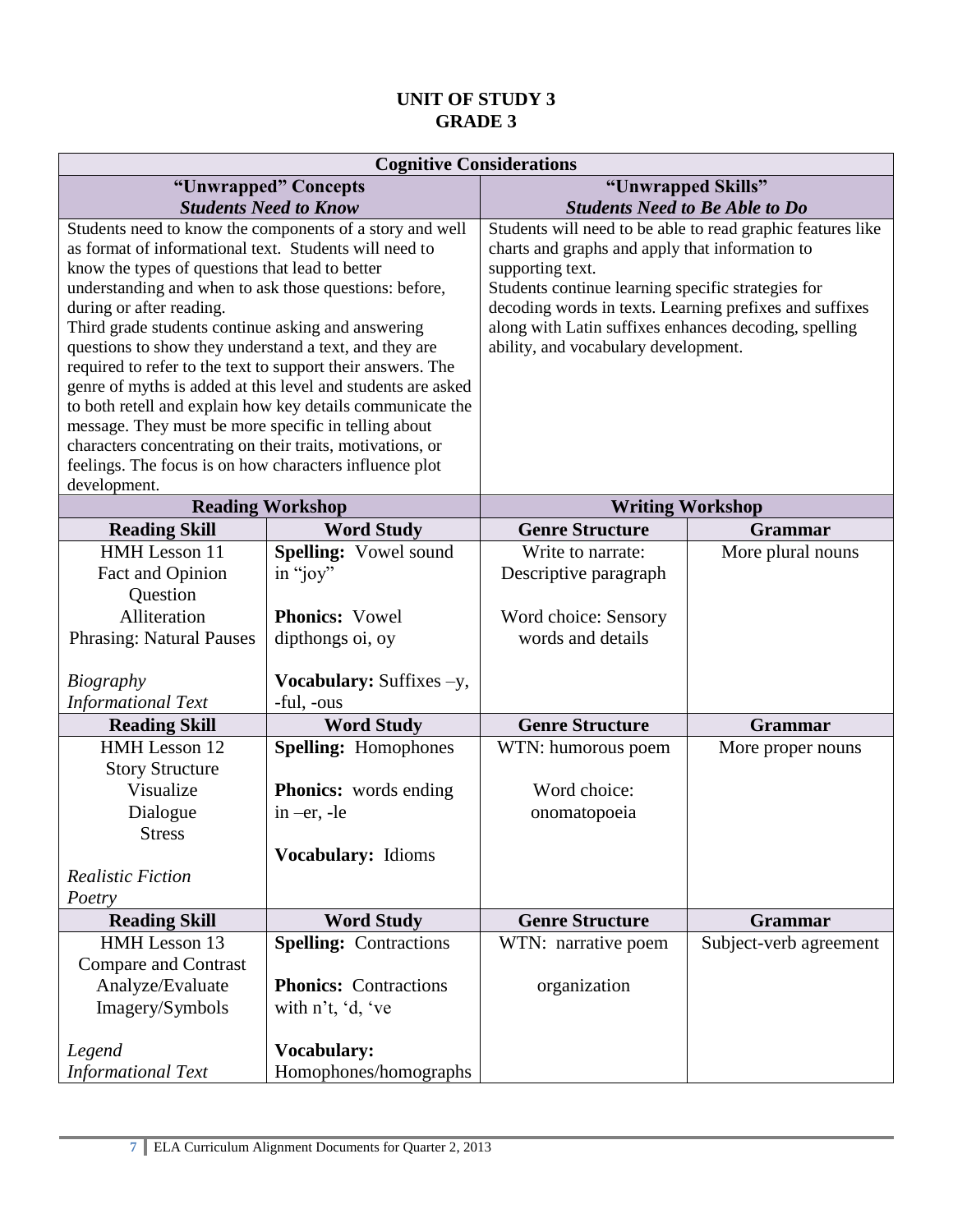| <b>Reading Workshop</b>                                                                                                                                        |                                           | <b>Writing Workshop</b>   |                        |  |
|----------------------------------------------------------------------------------------------------------------------------------------------------------------|-------------------------------------------|---------------------------|------------------------|--|
| <b>Reading Skill</b>                                                                                                                                           | <b>Word Study</b>                         | <b>Reading Skill</b>      | <b>Word Study</b>      |  |
| <b>Reading Skill</b>                                                                                                                                           | <b>Word Study</b>                         | <b>Genre Structure</b>    | Grammar                |  |
| HMH Lesson 14                                                                                                                                                  | <b>Spelling:</b> Vowel $+/r/$             | WTN: Autobiography        | Pronouns and verbs     |  |
| Author's Purpose                                                                                                                                               | Sounds                                    |                           |                        |  |
| Summarize                                                                                                                                                      |                                           | Ideas: choosing an        |                        |  |
| Word Choice: Technical                                                                                                                                         | <b>Phonics:</b> Words with ar,            | important event and       |                        |  |
| Jargon                                                                                                                                                         | or, ore                                   | purpose                   |                        |  |
|                                                                                                                                                                |                                           |                           |                        |  |
| <b>Informational Text</b>                                                                                                                                      | Vocabulary: prefixes in-,                 |                           |                        |  |
|                                                                                                                                                                | $im-$                                     |                           |                        |  |
| <b>Reading Skill</b>                                                                                                                                           | <b>Word Study</b>                         | <b>Genre Structure</b>    | <b>Grammar</b>         |  |
| HMH Lesson 15                                                                                                                                                  | <b>Spelling:</b> Vowel $+$ /r/            | WTN: Autobiography        | Forming the Past Tense |  |
| Understanding                                                                                                                                                  | Sounds                                    |                           |                        |  |
| Characters                                                                                                                                                     |                                           | Voice: Using details that |                        |  |
| Infer/Predict                                                                                                                                                  | Phonics: words with er,                   | show thoughts and         |                        |  |
| Metaphor                                                                                                                                                       | ir, ur, or                                | feelings                  |                        |  |
| <b>Humorous Fiction</b>                                                                                                                                        | <b>Vocabulary:</b> Using a                |                           |                        |  |
| Readers' Theater                                                                                                                                               | thesaurus                                 |                           |                        |  |
|                                                                                                                                                                | <b>Resources for Planning Instruction</b> |                           |                        |  |
| <b>Text Suggestions</b>                                                                                                                                        |                                           |                           |                        |  |
| Thank You, Mr. Falker by Patricia Polacco                                                                                                                      |                                           |                           |                        |  |
| Julius, Baby of the World by Kevin Henkes                                                                                                                      |                                           |                           |                        |  |
| Freckle Juice by Judy Blum                                                                                                                                     |                                           |                           |                        |  |
| The Paper Bag Princess by Robert Munsch                                                                                                                        |                                           |                           |                        |  |
| A Day's Work by Eve Bunting                                                                                                                                    |                                           |                           |                        |  |
| Little Red Riding Hood by Paul Galdone                                                                                                                         |                                           |                           |                        |  |
| Little Red Cowboy Hat by Susan Lowell                                                                                                                          |                                           |                           |                        |  |
| Lon Po Po by Ed Young                                                                                                                                          |                                           |                           |                        |  |
| Petite Rouge by Mike Artell                                                                                                                                    |                                           |                           |                        |  |
| Little Red Riding Hood by Lisa Campbell Ernst                                                                                                                  |                                           |                           |                        |  |
|                                                                                                                                                                | Little Red Riding Hood By James Marshall  |                           |                        |  |
| Little Red Riding Hood (Fay's Fairy Tales) By William Wegman                                                                                                   |                                           |                           |                        |  |
| The Wolf's Story: What Really Happened to Little Red Riding Hood by Toby Forward                                                                               |                                           |                           |                        |  |
| <b>Anchor Chart Suggestions</b>                                                                                                                                |                                           |                           |                        |  |
| http://www.pinterest.com/angela628/nonfiction-text-features/<br>http://www.pinterest.com/allison_drake/anchor-charts/                                          |                                           |                           |                        |  |
| http://elementaryreading.pds-hrd.wikispaces.net/file/view/Comprehension%20Skills%20Charts.pdf/315406938/Comprehension%20Skills%20Charts.pdf<br><b>Websites</b> |                                           |                           |                        |  |
| http://www.scholastic.com/teachers/top-teaching/2012/11/teaching-character-traits-readers-workshop                                                             |                                           |                           |                        |  |
| http://www.busyteacherscafe.com/literacy/comprehension_strategies.html#questioning                                                                             |                                           |                           |                        |  |
| http://www.scholastic.com/teachers/lesson-plan/teach-text-features-and-read-nonfiction                                                                         |                                           |                           |                        |  |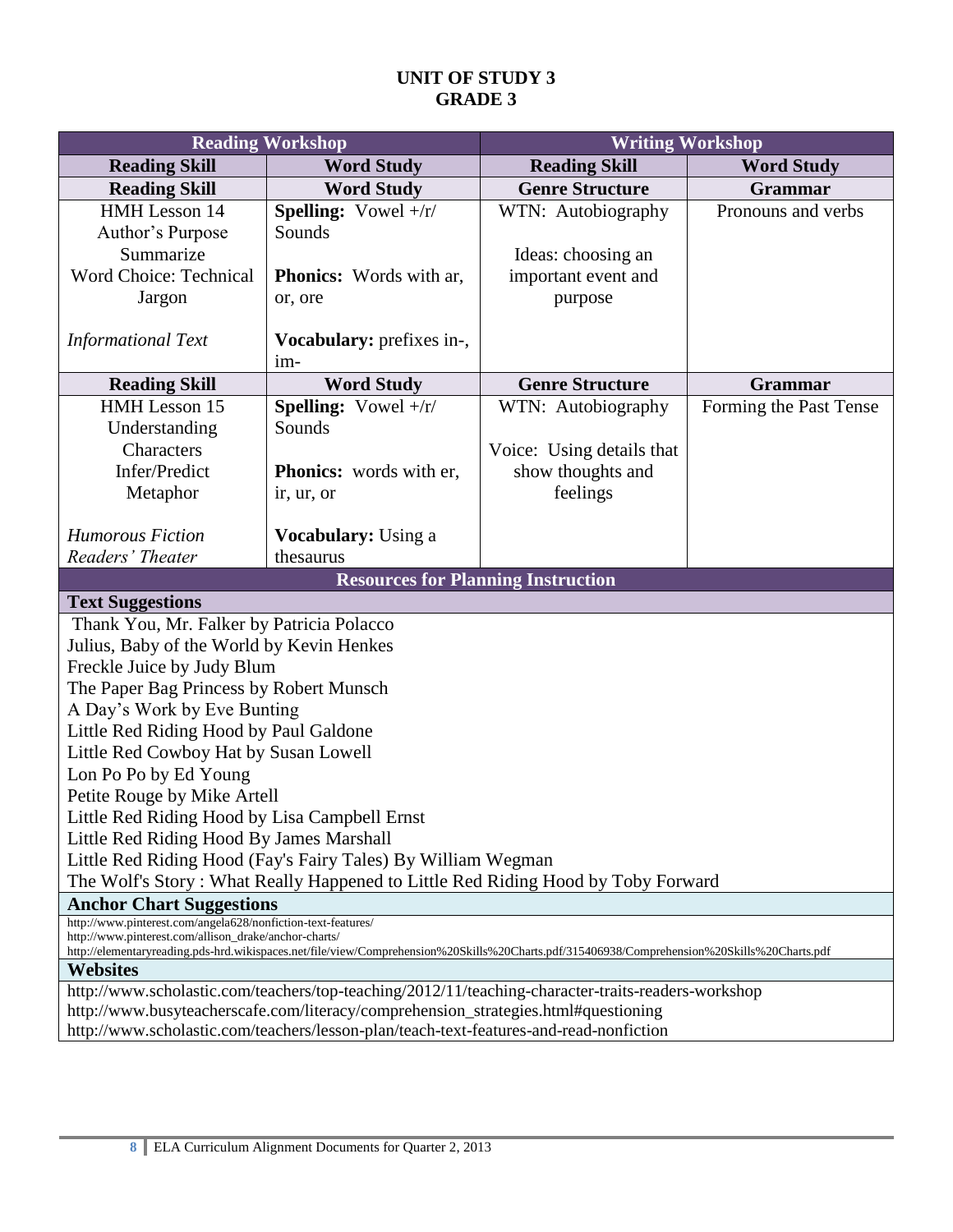| <b>Reading/Language Arts</b>                               |                                                                                                                          |                                                                                       |  |
|------------------------------------------------------------|--------------------------------------------------------------------------------------------------------------------------|---------------------------------------------------------------------------------------|--|
| Grade                                                      | 3                                                                                                                        |                                                                                       |  |
| <b>Unit of Study</b>                                       | "Looking" Closely                                                                                                        |                                                                                       |  |
| <b>Unit Number</b>                                         | Unit of Study 4; Correlates with Journeys Unit 4                                                                         |                                                                                       |  |
| <b>Reading Level</b>                                       |                                                                                                                          | Expected Beginning of Unit Level: Expected End of Unit Level:                         |  |
| <b>Description of the Unit</b>                             |                                                                                                                          | This unit focuses on uses words to create images and build understanding.             |  |
|                                                            |                                                                                                                          | Students will explore sensory words and creating mental images. The Journeys          |  |
|                                                            | unit centers on "Extreme Nature".                                                                                        |                                                                                       |  |
|                                                            | Author's Purpose                                                                                                         |                                                                                       |  |
|                                                            |                                                                                                                          | An <i>author's purpose</i> is the reason an author decides to write about a specific  |  |
|                                                            |                                                                                                                          | topic. Then, once a topic is selected, the author must decide whether his purpose     |  |
|                                                            |                                                                                                                          | for writing is to inform, persuade, entertain, or explain his ideas to the reader.    |  |
|                                                            | Visualize                                                                                                                | Readers create images in their minds that reflect or represent the ideas in the text. |  |
|                                                            |                                                                                                                          | These images may include any of the five senses and serve to enhance                  |  |
|                                                            | understanding of the text.                                                                                               |                                                                                       |  |
|                                                            |                                                                                                                          |                                                                                       |  |
| <b>Suggested Unit Launch</b>                               | Select a vivid description of a place that students are not likely to have travelled                                     |                                                                                       |  |
|                                                            | (ie. the rainforest). Before reading ask students draw the picture in their minds of                                     |                                                                                       |  |
|                                                            |                                                                                                                          | this location. Read the selection. After reading, students will add to their          |  |
|                                                            |                                                                                                                          | drawing the details they heard in the passage. Some students may want to start a      |  |
|                                                            |                                                                                                                          | new drawing if they learned from the passage that they had dramatic                   |  |
|                                                            | misconceptions. This would be a wonderful talking point. After sharing                                                   |                                                                                       |  |
|                                                            | students' findings from the experience, engage in a discussion about how the                                             |                                                                                       |  |
|                                                            | author of the passage felt about the topic.<br>Select texts with strong imagery and exciting word choice. This unit is a |                                                                                       |  |
| <b>Selecting Texts for this</b><br><b>Unit of Study</b>    |                                                                                                                          | wonderful opportunity to delve heavily into informational texts with vivid            |  |
|                                                            | descriptions and supportive illustrations.                                                                               |                                                                                       |  |
| Pacing                                                     | 25 Days Mid-Quarter 3                                                                                                    |                                                                                       |  |
|                                                            | <b>Desired Results</b>                                                                                                   |                                                                                       |  |
|                                                            | <b>Essential Questions</b>                                                                                               | <b>Corresponding Big Ideas</b>                                                        |  |
|                                                            | 1. How can reading change the way we see the world?                                                                      | 1. Readers use text to make pictures to see stories                                   |  |
| 2. What does it mean to walk in somebody else's            |                                                                                                                          | in their minds.                                                                       |  |
| shoes?                                                     |                                                                                                                          |                                                                                       |  |
| 3. Why do some authors write a particular type of          |                                                                                                                          |                                                                                       |  |
| story?                                                     |                                                                                                                          | 2. Authors write for a purpose. Knowing that                                          |  |
| <b>4.</b> What clues tell me what the author's purpose is? |                                                                                                                          | purpose leads to better understanding.                                                |  |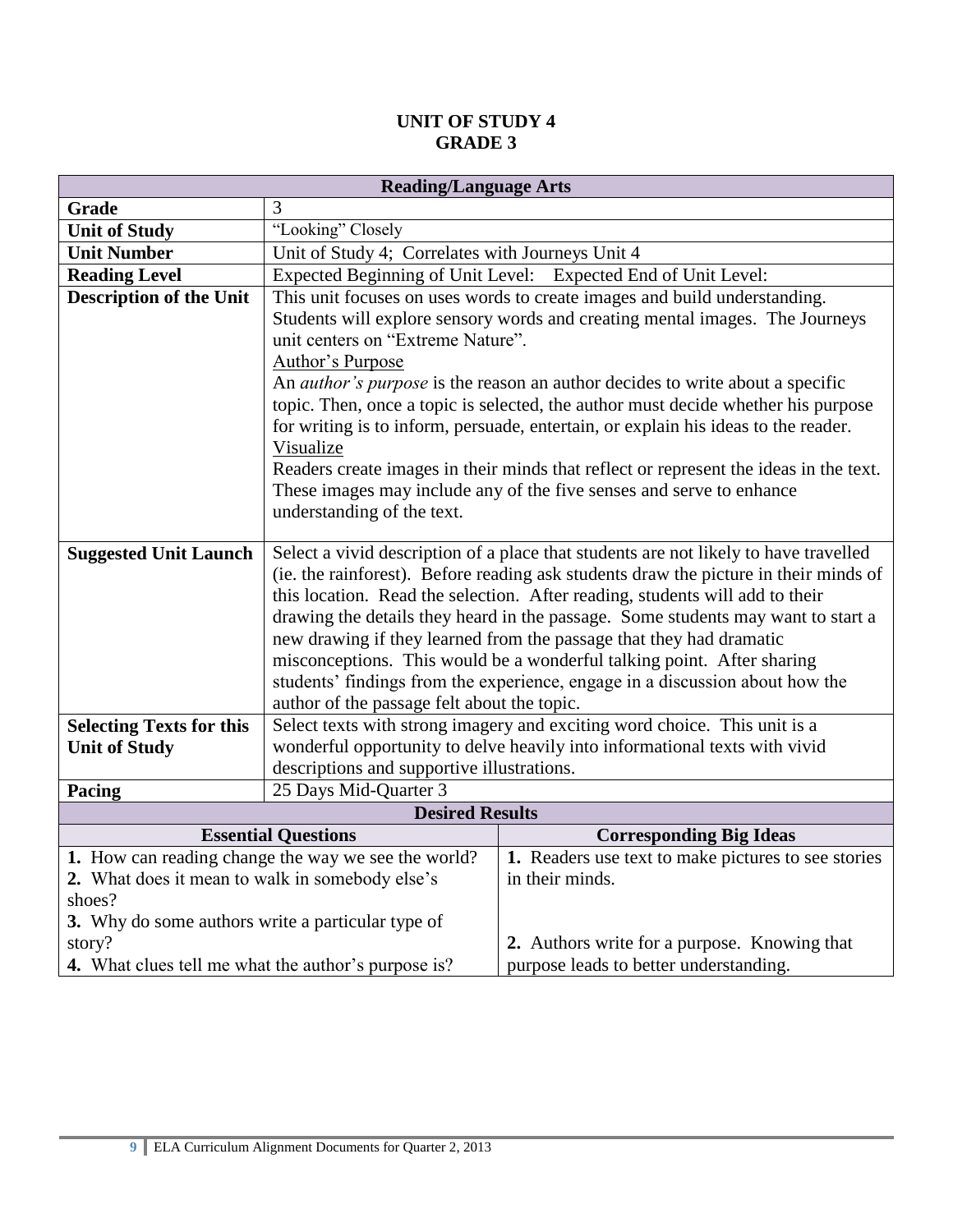| <b>Assessment Evidence</b>                                                                                                                                                                                                                                                                                                                                                                                                                                                                                                                                                                           |                                                                                                                                                                               |                                                                                                                                                                                                                                                                                                                                                                                                                |                                                                                                                                                                                             |
|------------------------------------------------------------------------------------------------------------------------------------------------------------------------------------------------------------------------------------------------------------------------------------------------------------------------------------------------------------------------------------------------------------------------------------------------------------------------------------------------------------------------------------------------------------------------------------------------------|-------------------------------------------------------------------------------------------------------------------------------------------------------------------------------|----------------------------------------------------------------------------------------------------------------------------------------------------------------------------------------------------------------------------------------------------------------------------------------------------------------------------------------------------------------------------------------------------------------|---------------------------------------------------------------------------------------------------------------------------------------------------------------------------------------------|
| <b>Evidence of Proficiency</b><br>Questions for Teacher Team to Ask<br>Prior to the Launch of the Unit<br>How will students show that they<br>can identify the author's purpose?<br>How can students practice<br>author's purpose with their own<br>writing?<br>What will we do if visual images<br>created by students does not match<br>the text? How will we get<br>students back into the text?                                                                                                                                                                                                  | <b>Formative</b><br>Observation<br>Conferring with Students<br><b>Running Records</b><br>Writing Samples and Journal Entries<br>Constructed Response with cited text evidence |                                                                                                                                                                                                                                                                                                                                                                                                                | <b>Summative</b><br><b>Fountas and Pinnell</b><br><b>Benchmark Assessment</b><br>System with focus on<br>comprehension questions<br>Writing Sample with<br>teacher-team developed<br>rubric |
|                                                                                                                                                                                                                                                                                                                                                                                                                                                                                                                                                                                                      | <b>Academic Vocabulary</b>                                                                                                                                                    |                                                                                                                                                                                                                                                                                                                                                                                                                |                                                                                                                                                                                             |
| author's purpose<br>generalization<br>image                                                                                                                                                                                                                                                                                                                                                                                                                                                                                                                                                          | viewpoint<br>feature<br>distinguish<br><b>Common Core Standards and Learning Targets</b>                                                                                      |                                                                                                                                                                                                                                                                                                                                                                                                                | theme<br>visualize                                                                                                                                                                          |
|                                                                                                                                                                                                                                                                                                                                                                                                                                                                                                                                                                                                      |                                                                                                                                                                               |                                                                                                                                                                                                                                                                                                                                                                                                                | <b>Learning Targets</b>                                                                                                                                                                     |
| <b>Priority Standards</b><br>RL.3.1. Ask and answer questions to demonstrate understanding<br>of a text, referring explicitly to the text for the basis for the<br>answers.<br>RL.3.2. Recount stories, including fables, folk tales, and myths<br>from diverse cultures; determine the central message, lesson, or<br>moral and explain how it is conveyed through key details in the<br>text.<br>RL.3.4. Determine the meaning of words and phrases as they are<br>used in the text, distinguishing literal from nonliteral language.<br>RL.3.5. Refer to parts of stories, dramas, and poems when |                                                                                                                                                                               | I can ask and answer questions, using the text for<br>support, to show my understanding.<br>I can retell a story.<br>I can tell the central message of a story, and identify<br>how the message is conveyed.<br>I can determine the literal and figurative meaning of<br>words an author uses.<br>I can describe when there are different characters telling<br>a story.                                       |                                                                                                                                                                                             |
| writing or speaking about a text, using terms such as chapter,<br>scene, and stanza; describe how each successive part builds on<br>earlier sections.                                                                                                                                                                                                                                                                                                                                                                                                                                                |                                                                                                                                                                               | I can explain how parts of text (chapters, stanza, etc.)<br>are connected.<br>I can use specific terms (chapter, stanza, etc.) when<br>discussing a story or text.                                                                                                                                                                                                                                             |                                                                                                                                                                                             |
| RL.3.6. Distinguish their own point of view from that of the<br>narrator or those of the characters.                                                                                                                                                                                                                                                                                                                                                                                                                                                                                                 |                                                                                                                                                                               | I know the point of view is the perspective from which a<br>story is being told.<br>I know stories may be told from the narrator's point of<br>view or from a character's point of view.<br>I know readers can formulate their own personal point<br>of view or opinion about events in the text based on<br>their background knowledge and what the author allows<br>the reader to see and hear in the story. |                                                                                                                                                                                             |
| RL.3.7. Explain how specific aspects of a text's illustrations<br>contribute to what is conveyed by the words in a story (e.g.,<br>create mood, emphasize aspects of a character or setting).<br>RL.3.9. Compare and contrast the themes, settings, and plots of<br>stories written by the same author about the same or similar<br>characters (e.g., in books from a series).                                                                                                                                                                                                                       |                                                                                                                                                                               | the mood or story being told.                                                                                                                                                                                                                                                                                                                                                                                  | I can explain how the illustrations of a text contribute to<br>I can compare several books written by the same author.                                                                      |
| RL.3.10. Read and comprehend literature, including stories,<br>dramas, and poetry, at the high end of the grades 2-3 text band.                                                                                                                                                                                                                                                                                                                                                                                                                                                                      |                                                                                                                                                                               | third grade.                                                                                                                                                                                                                                                                                                                                                                                                   | I can read and comprehend literature appropriate for                                                                                                                                        |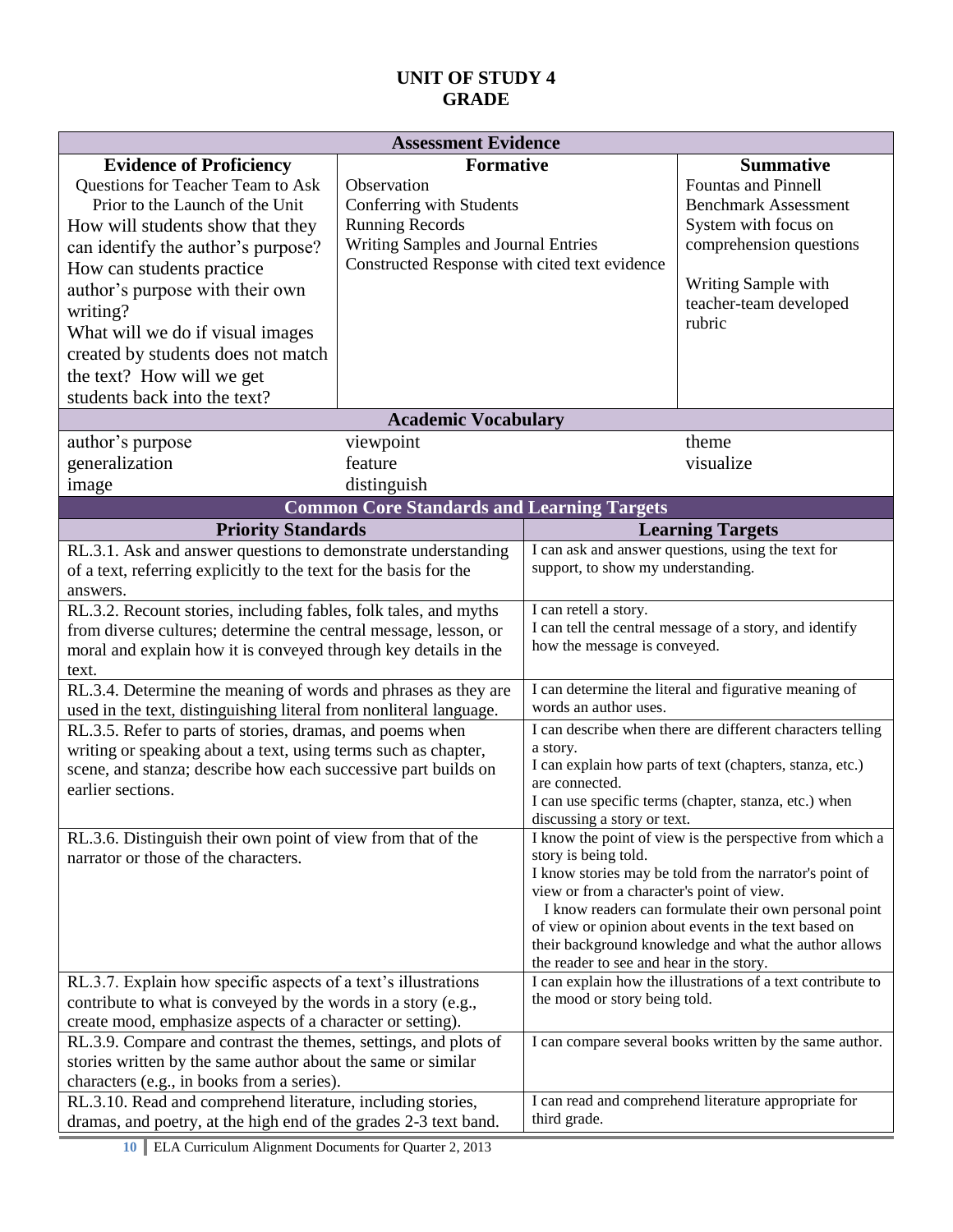| <b>Common Core Standards and Learning Targets</b>                          |                                                                                                    |  |
|----------------------------------------------------------------------------|----------------------------------------------------------------------------------------------------|--|
| <b>Priority Standards</b>                                                  | <b>Learning Targets</b>                                                                            |  |
| RI.3.2. Determine the main idea of a text; recount the key details and     | I can determine the main idea and supporting                                                       |  |
| explain how they support the main idea.                                    | details of a text.                                                                                 |  |
|                                                                            | I can explain how the supporting details                                                           |  |
|                                                                            | specifically relate to the main idea.                                                              |  |
| RI.3.3. Describe the relationship between a series of historical events,   | I can use language that pertains to sequence or<br>cause/effect to describe the connection between |  |
| scientific ideas or concepts, or steps in technical procedures in a text,  | historical events, scientific ideas, or steps in a                                                 |  |
| using language that pertains to time, sequence, and cause/effect.          | procedure.                                                                                         |  |
| RI.3.4. Determine the meaning of general academic and domain-              | I can determine the meaning of words or phrases I                                                  |  |
| specific words and phrases in a text relevant to a grade 3 topic or        | don't know.                                                                                        |  |
| subject area.                                                              |                                                                                                    |  |
| RI.3.5. Use text features and search tools (e.g., key words, sidebars,     | I can use text features to find what I need to know.                                               |  |
| hyperlinks) to locate information relevant to a given topic efficiently.   |                                                                                                    |  |
| RI.3.6. Distinguish their own point of view from that of the author of     | I can tell the difference between my point of view                                                 |  |
| a text.                                                                    | and the author's point of view.                                                                    |  |
| RI.3.7. Use information gained from illustrations (e.g., maps,             | I can explain how charts, diagrams, or illustrations                                               |  |
| photographs) and the words in a text to demonstrate understanding of       | are helpful in clarifying text.                                                                    |  |
| the text (e.g., where, when, why, and how key events occur).               |                                                                                                    |  |
| RI.3.8. Describe the logical connection between particular sentences       | I can explain the connections between sentences                                                    |  |
| and paragraphs in a text (e.g., comparison, cause/effect,                  | and paragraphs in a text using comparison,                                                         |  |
| first/second/third in a sequence).                                         | cause/effect, or sequencing.                                                                       |  |
| RI.3.9. Compare and contrast the most important points and key             | I can compare the main ideas in different texts.                                                   |  |
| details presented in two texts on the same topic.                          |                                                                                                    |  |
| RI.3.10. By the end of the year, read and comprehend informational         | I can read and comprehend informational text                                                       |  |
| texts, including history, social studies, science, and technical texts, at | appropriate for third grade.                                                                       |  |
| the high end of the grades 2-3 text complexity band independently          |                                                                                                    |  |
| and proficiently.                                                          |                                                                                                    |  |
| W.3.1 Write opinion pieces on topics or texts, supporting a point of       | I can write an opinion piece where I:                                                              |  |
| view with reasons.                                                         | a - introduce a topic or name of a book, state an                                                  |  |
| Introduce the topic or text they are writing about, state an<br>a.         | opinion, and create an organizational structure,                                                   |  |
| opinion, and create an organizational structure that lists                 | b - provide reasons that support my opinion.                                                       |  |
| reasons.                                                                   | I can use linking words to make my writing flow.                                                   |  |
| b. Provide reasons that support the opinion.                               |                                                                                                    |  |
| Use linking words and phrases (e.g., because, therefore,<br>c.             | I can write a strong conclusion.                                                                   |  |
| since, for example) to connect opinion and reasons.                        |                                                                                                    |  |
| d. Provide a concluding statement or section.                              |                                                                                                    |  |
| W.3.2. Write informative/explanatory texts to examine a topic and          | I can use linking words to make my writing flow.                                                   |  |
| convey ideas and information clearly.                                      |                                                                                                    |  |
| c. Use linking words and phrases (e.g., also, another, and, more,          |                                                                                                    |  |
| but) to connect ideas within categories of information.                    |                                                                                                    |  |
| W.3.3. Write narratives to develop real or imagined experiences or         | I can write a narrative piece with a logical sequence                                              |  |
| events using effective technique, descriptive details, and clear events    | of events.                                                                                         |  |
| sequences.                                                                 | I can add descriptions that show how my characters                                                 |  |
| Establish a situation and introduce a narrator and/or<br>a.                | react to events.                                                                                   |  |
| characters; organize an event sequence that unfolds naturally.             |                                                                                                    |  |
| Use dialogue and descriptions of actions, thoughts, and<br>$\mathbf{b}$ .  | I can write a strong ending.                                                                       |  |
| feelings to develop experiences                                            |                                                                                                    |  |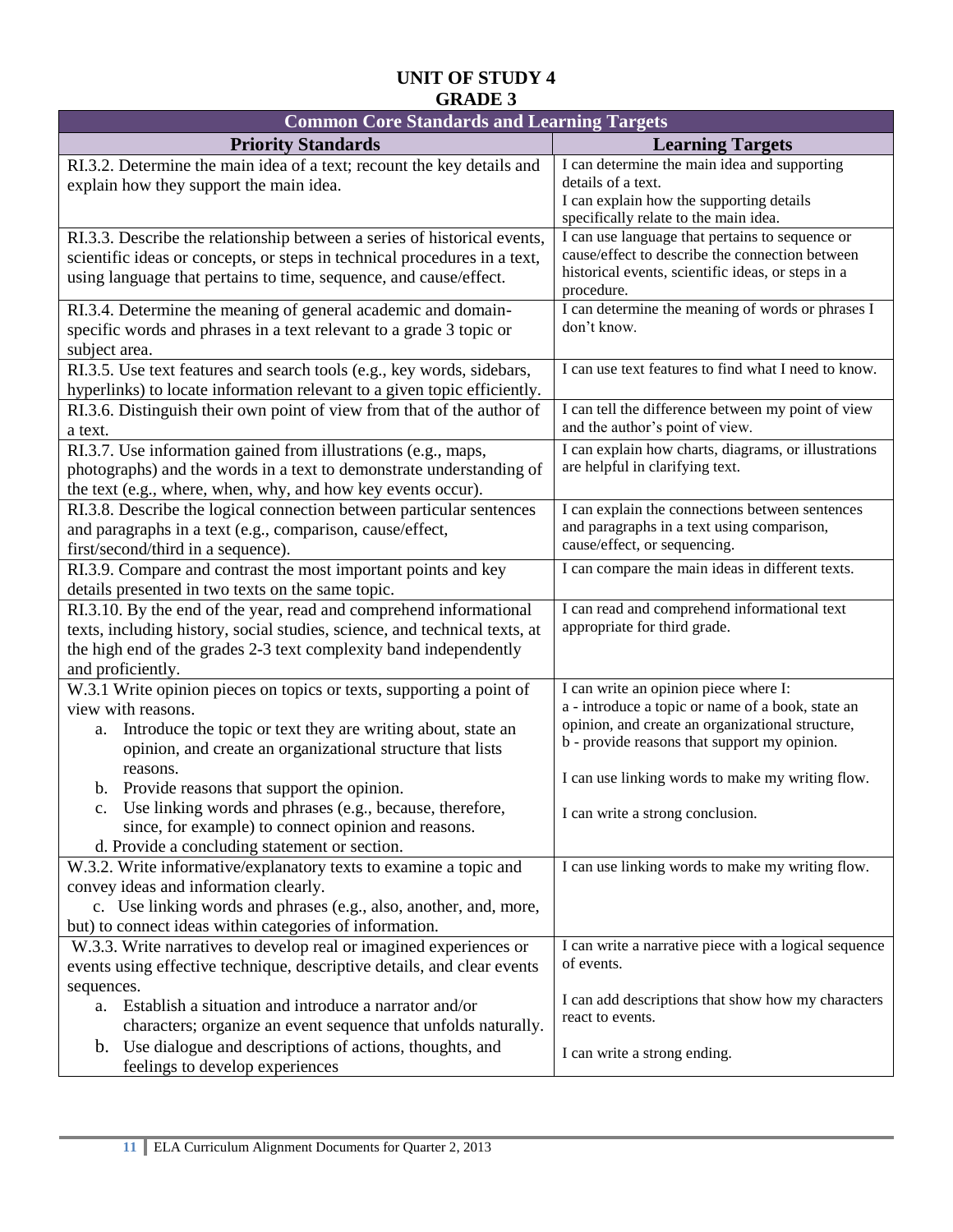| <b>Common Core Standards and Learning Targets</b>                                                                                                                                                                                                                                                                                                                                                                                                                                                                                                                                                                                                                                                                                                                                                                                                                           |                                                                                                                                                                                                                                                   |
|-----------------------------------------------------------------------------------------------------------------------------------------------------------------------------------------------------------------------------------------------------------------------------------------------------------------------------------------------------------------------------------------------------------------------------------------------------------------------------------------------------------------------------------------------------------------------------------------------------------------------------------------------------------------------------------------------------------------------------------------------------------------------------------------------------------------------------------------------------------------------------|---------------------------------------------------------------------------------------------------------------------------------------------------------------------------------------------------------------------------------------------------|
| <b>Priority Standards</b>                                                                                                                                                                                                                                                                                                                                                                                                                                                                                                                                                                                                                                                                                                                                                                                                                                                   | <b>Learning Targets</b>                                                                                                                                                                                                                           |
| W.3.4. With guidance and support from adults, produce writing in<br>which the development and organization are appropriate to task and<br>purpose. (Grade-specific expectations for writing types are defined in<br>standards 1-3 above.)                                                                                                                                                                                                                                                                                                                                                                                                                                                                                                                                                                                                                                   | I can write for a purpose.<br>I can organize my writing to fit the writing style or<br>purpose.                                                                                                                                                   |
| W.3.5. With guidance and support from peers and adults, develop and<br>strengthen writing as needed by planning, revising, and editing.<br>(Editing for conventions should demonstrate command of Language<br>standards 1-3 up to and including grade 3.)                                                                                                                                                                                                                                                                                                                                                                                                                                                                                                                                                                                                                   | I can plan my writing using graphic organizers.<br>I can plan my writing through conversations.<br>I can change my writing after engaging in<br>conversation.<br>I can take suggestions from others to strengthen<br>my writing.                  |
| W.3.6. With guidance and support from adults, use technology to<br>produce and publish writing (using keyboarding skills) as well as to<br>interact and collaborate with others.                                                                                                                                                                                                                                                                                                                                                                                                                                                                                                                                                                                                                                                                                            | I can create a published piece of writing.<br>I can use others' suggestions to make my writing<br>stronger.                                                                                                                                       |
| W.3.7. Conduct short research projects that build knowledge about a<br>topic.                                                                                                                                                                                                                                                                                                                                                                                                                                                                                                                                                                                                                                                                                                                                                                                               | I can conduct a short research project to build<br>knowledge about a topic.                                                                                                                                                                       |
| W.3.8. Recall information from experiences or gather information<br>from print and digital sources; take brief notes on sources and sort<br>evidence into provided categories.                                                                                                                                                                                                                                                                                                                                                                                                                                                                                                                                                                                                                                                                                              | I can remember information to add to my writing.<br>I can use resources to find information to add to<br>my writing.                                                                                                                              |
| W.3.10. Write routinely over extended time frames (time for research,<br>reflection, and revision) and shorter time frames (a single sitting or a<br>day or two) for a range of discipline-specific tasks, purposes, and<br>audiences.                                                                                                                                                                                                                                                                                                                                                                                                                                                                                                                                                                                                                                      | I can write for a purpose.<br>I can maintain my topic over an extended time.<br>I can consider the audience for my writing.                                                                                                                       |
| W.3.1 Write opinion pieces on topics or texts, supporting a point of<br>view with reasons.<br>Introduce the topic or text they are writing about, state an<br>d.<br>opinion, and create an organizational structure that lists<br>reasons.<br>e. Provide reasons that support the opinion.<br>f.<br>Use linking words and phrases (e.g., because, therefore, since,<br>for example) to connect opinion and reasons.<br>g. Provide a concluding statement or section.                                                                                                                                                                                                                                                                                                                                                                                                        | I can introduce a topic in writing.<br>I can state my opinion in writing.<br>I can organize my writing.<br>I can write detail sentences to support my opinion.<br>I can use linking words to make my writing flow.<br>I can write a conclusion.   |
| SL.3.1. Engage effectively in a range of collaborative discussions<br>(one-on-one, in groups, and teacher-led) with diverse partners on<br>grade 3 topics and texts, building on others' ideas and expressing their<br>own clearly.<br>a. Come to discussions prepared, having read or studied required<br>material; explicitly draw on that preparation and other information<br>known about the topic to explore ideas under discussion.<br>Follow agreed-upon rules for discussions (e.g., gaining the floor in<br>b.<br>respectful ways, listening to others with care, speaking one at a time<br>about the topics and texts under discussion).<br>Ask questions to check understanding of information presented, stay<br>c.<br>on topic, and link their comments to the remarks of others.<br>d. Explain their own ideas and understanding in light of the discussion. | I can prepare for discussions about texts.<br>I can follow group discussion rules.<br>I can ask questions to clear up my confusion about<br>a presentation.<br>I can explain my own ideas and understanding as<br>they connect to the discussion. |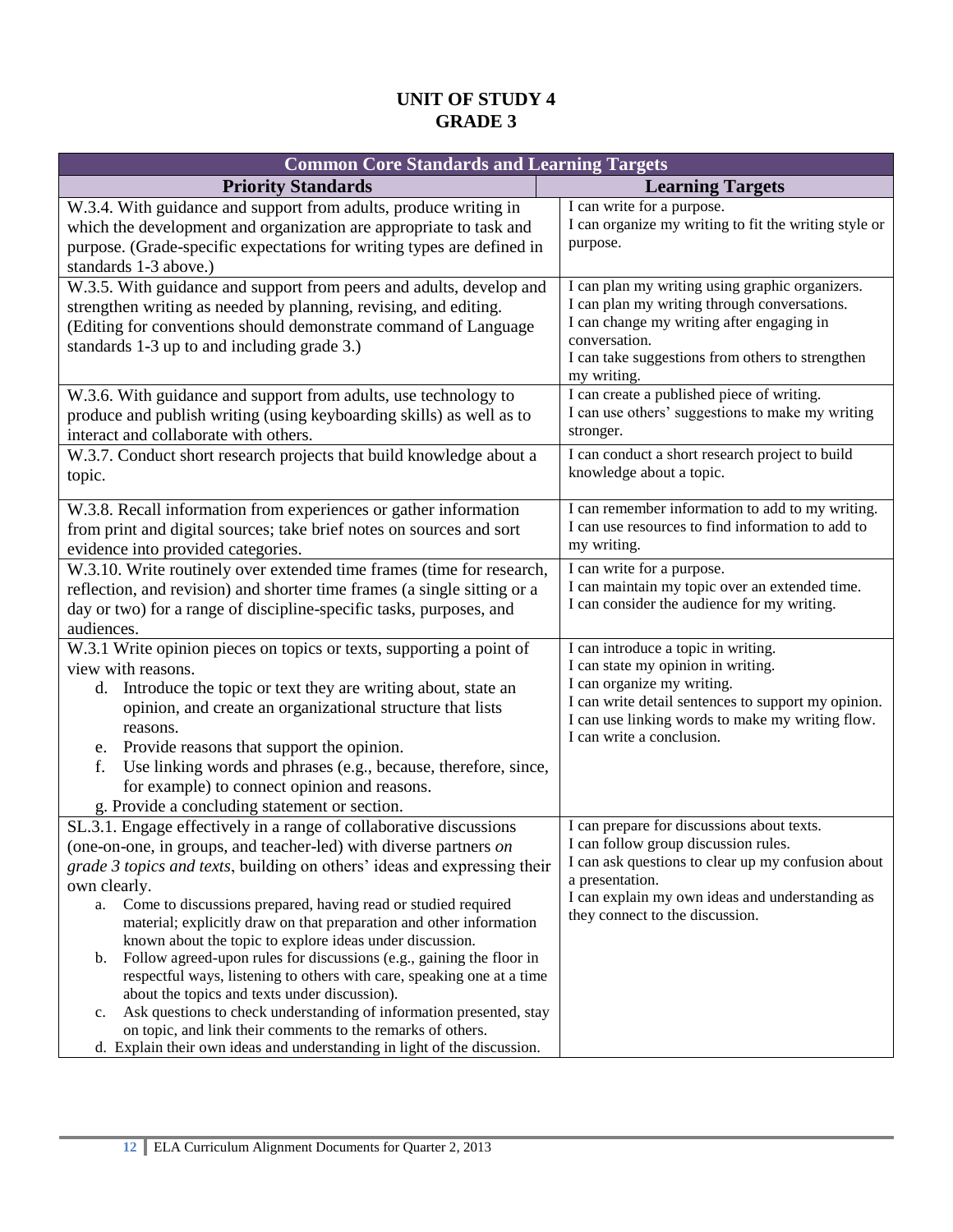| <b>Common Core Standards and Learning Targets</b>                                                                                                                                                                                                                                                                                                                                                                                                                                                                                                                                                                                                                                                                                                                     |                                                                                                                                                                                                                                                                                                                                                                                                                                                                                              |  |  |  |
|-----------------------------------------------------------------------------------------------------------------------------------------------------------------------------------------------------------------------------------------------------------------------------------------------------------------------------------------------------------------------------------------------------------------------------------------------------------------------------------------------------------------------------------------------------------------------------------------------------------------------------------------------------------------------------------------------------------------------------------------------------------------------|----------------------------------------------------------------------------------------------------------------------------------------------------------------------------------------------------------------------------------------------------------------------------------------------------------------------------------------------------------------------------------------------------------------------------------------------------------------------------------------------|--|--|--|
| <b>Priority Standards</b>                                                                                                                                                                                                                                                                                                                                                                                                                                                                                                                                                                                                                                                                                                                                             | <b>Learning Targets</b>                                                                                                                                                                                                                                                                                                                                                                                                                                                                      |  |  |  |
| SL.3.2. Determine the main ideas and supporting details of a text read<br>aloud or information presented in diverse media and formats, including<br>visually, quantitatively, and orally.                                                                                                                                                                                                                                                                                                                                                                                                                                                                                                                                                                             | I can show I understand what I read, hear, and/or<br>see by retelling and describing key details.                                                                                                                                                                                                                                                                                                                                                                                            |  |  |  |
| SL.3.3. Ask and answer questions about information from a speaker,<br>offering appropriate elaboration and detail.                                                                                                                                                                                                                                                                                                                                                                                                                                                                                                                                                                                                                                                    | I can orally ask questions of a speaker.<br>I can answer questions with enough detail for the<br>listener to understand.                                                                                                                                                                                                                                                                                                                                                                     |  |  |  |
| SL.3.4. Report on a topic or text, tell a story, or recount an experience<br>with appropriate facts and relevant, descriptive details, speaking<br>clearly at an understandable pace.                                                                                                                                                                                                                                                                                                                                                                                                                                                                                                                                                                                 | I can speak clearly and audibly while reporting on<br>a topic, telling a story or experience.                                                                                                                                                                                                                                                                                                                                                                                                |  |  |  |
| SL.3.5. Create engaging audio recordings of stories or poems that<br>demonstrate fluid reading at an understandable pace; add visual<br>displays when appropriate to emphasize or enhance certain facts or<br>details.                                                                                                                                                                                                                                                                                                                                                                                                                                                                                                                                                | I can create audio recordings of stories or poems.                                                                                                                                                                                                                                                                                                                                                                                                                                           |  |  |  |
| SL.3.6. Speak in complete sentences when appropriate to task and<br>situation in order to provide requested detail or clarification. (See<br>grade 3 Language standards 1 and 3 for specific expectations.)                                                                                                                                                                                                                                                                                                                                                                                                                                                                                                                                                           | I can speak in complete sentences.<br>I can tell details.<br>I can explain.                                                                                                                                                                                                                                                                                                                                                                                                                  |  |  |  |
| L.3.1. Demonstrate command of the conventions of standard English<br>grammar and usage when writing or speaking.<br>a. Explain the function of nouns, pronouns, verbs, adjectives, and<br>adverbs in general and their functions in particular sentences.<br>d. Form and use regular and irregular verbs.<br>f. Ensure subject-verb and pronoun-antecedent agreement.<br>Form and use comparative and superlative adjectives and<br>adverbs, and choose between them<br>depending on what is to be modified.                                                                                                                                                                                                                                                          | I can explain the functions of nouns, verbs,<br>pronouns, adjectives, and adverbs.<br>I can use regular and irregular plural nouns.<br>I can use abstract nouns.<br>I can use regular and irregular verbs.<br>I can use simple verb tenses.<br>I can write sentences with subject-verb<br>agreement.<br>I can use comparative and superlative adjectives<br>and adverbs appropriately.<br>I can use coordinating and subordinating<br>conjunctions.<br>I can produce all types of sentences. |  |  |  |
| L.3.2. Demonstrate command of the conventions of standard English<br>capitalization, punctuation, and spelling when writing.<br>a. Capitalize appropriate words in titles.<br>b. Use commas in addresses.<br>c. Use commas and quotation marks in dialogue.<br>d. Form and use possessives.<br>Use conventional spelling for high-frequency and other<br>e.<br>studied words and for adding suffixes to base words (e.g.,<br>sitting, smiled, cries, happiness).<br>Use spelling patterns and generalizations (e.g., word families,<br>f.<br>position-based spellings, syllable patterns, ending rules,<br>meaningful word parts) in writing words.<br>g. Consult reference materials, including beginning dictionaries,<br>as needed to check and correct spellings. | I can capitalize appropriate words in titles.<br>I can use commas in addresses.<br>I can use commas and quotation marks in<br>dialogue.<br>I can form and use possessives.<br>I can use conventional spelling for high-<br>frequency and other words I've studied.<br>I can use spelling patterns and generalizations in<br>my writing.<br>I can use reference materials to find correct<br>spellings.                                                                                       |  |  |  |
| L.3.3. Use knowledge of language and its conventions when writing,<br>speaking, reading, or listening.<br>a. Choose words and phrases for effect.<br>Recognize and observe differences between the conventions of<br>b.<br>spoken and written standard<br>English.                                                                                                                                                                                                                                                                                                                                                                                                                                                                                                    | I can choose exciting words and phrases.<br>I notice the difference between spoken language<br>and written language.                                                                                                                                                                                                                                                                                                                                                                         |  |  |  |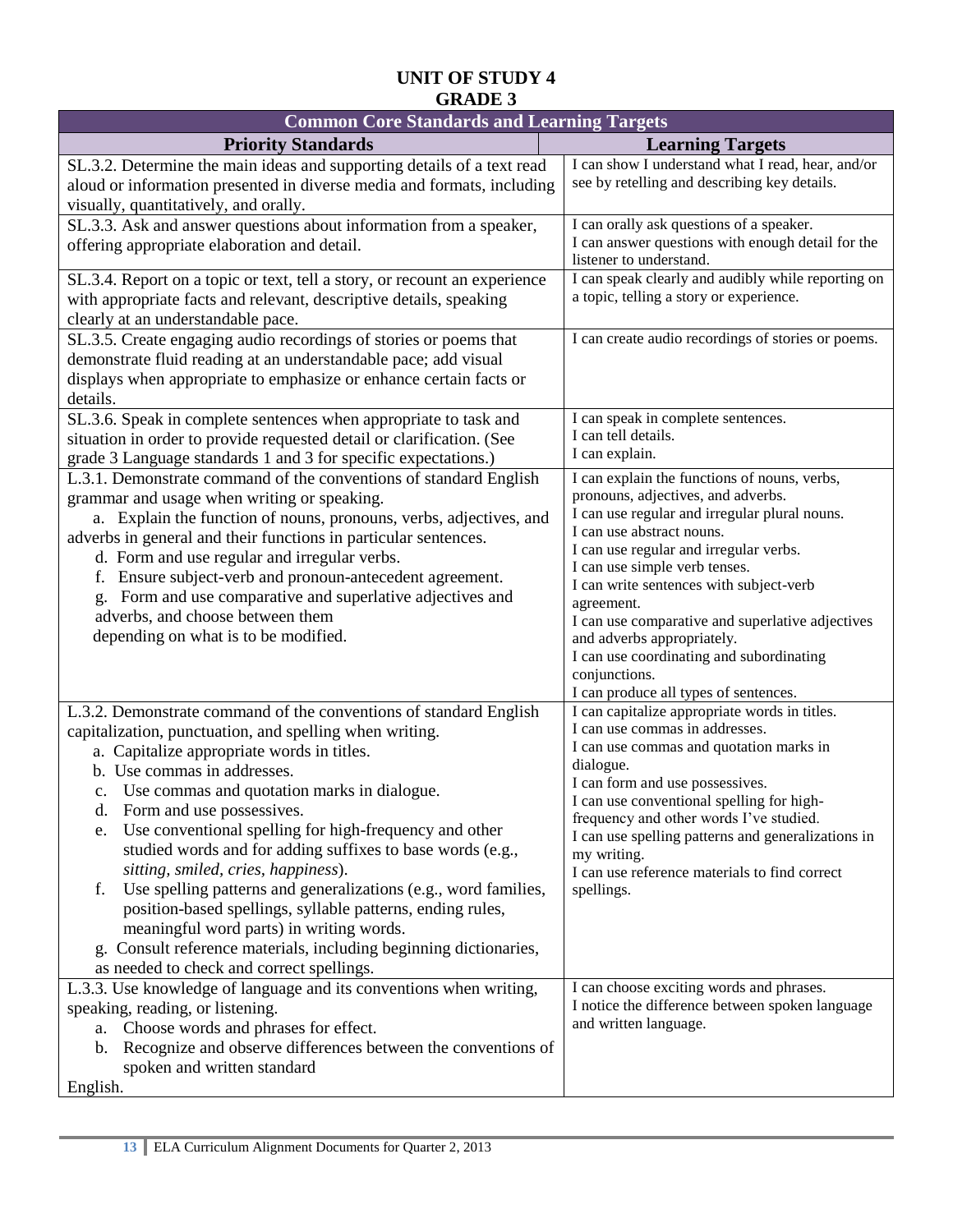| <b>Common Core Standards and Learning Targets</b>                                                                                                                                                                                                                                                                                                                                                                                                                                                                                                                                                                                                                                                                                                 |                                                                                                                                                                                                                    |  |  |  |
|---------------------------------------------------------------------------------------------------------------------------------------------------------------------------------------------------------------------------------------------------------------------------------------------------------------------------------------------------------------------------------------------------------------------------------------------------------------------------------------------------------------------------------------------------------------------------------------------------------------------------------------------------------------------------------------------------------------------------------------------------|--------------------------------------------------------------------------------------------------------------------------------------------------------------------------------------------------------------------|--|--|--|
| <b>Priority Standards</b>                                                                                                                                                                                                                                                                                                                                                                                                                                                                                                                                                                                                                                                                                                                         | <b>Learning Targets</b>                                                                                                                                                                                            |  |  |  |
| L.3.4. Determine or clarify the meaning of unknown and multiple-<br>meaning words and phrases based on grade 3 reading and content,<br>choosing flexibly from a range of strategies.<br>a. Use sentence-level context as a clue to the meaning of a word<br>or phrase.<br>b. Determine the meaning of the new word formed when a<br>known affix is added to a known word<br>(e.g., agreeable/disagreeable, comfortable/uncomfortable,<br>care/careless, heat/preheat).<br>c. Use a known root word as a clue to the meaning of an<br>unknown word with the same root (e.g., company,<br>companion).<br>Use glossaries or beginning dictionaries, both print and digital, to<br>determine or clarify the precise meaning of key words and phrases. | I can use context clues to figure out word<br>meanings.<br>I can determine the meaning of a word by using<br>the prefix or suffix.<br>I can use glossaries and dictionaries to determine<br>the meanings of words. |  |  |  |
| L.3.5. Demonstrate understanding of word relationships and nuances<br>in word meanings.<br>a. Distinguish the literal and nonliteral meanings of words and<br>phrases in context (e.g., take steps).<br>Identify real-life connections between words and their use (e.g.,<br>describe people who are friendly or helpful).                                                                                                                                                                                                                                                                                                                                                                                                                        | I can distinguish between literal and figurative<br>meanings of words.<br>I can identify a real-life application of a word.<br>I can distinguish shades of meaning between<br>words.                               |  |  |  |
| L.3.6. Acquire and use accurately grade-appropriate conversational,<br>general academic, and domain-specific words and phrases, including<br>those that signal spatial and temporal relationships (e.g., After dinner<br>that night we went looking for them).                                                                                                                                                                                                                                                                                                                                                                                                                                                                                    | I can use words and phrases that I learn through<br>listening and reading.                                                                                                                                         |  |  |  |
| RF.3.3. Know and apply grade-level phonics and word analysis skills<br>in decoding words.<br>a. Identify and know the meaning of the most common prefixes<br>and derivational suffixes.<br>b. Decode words with common Latin suffixes.<br>c. Decode multisyllable words.<br>d. Read grade-appropriate irregularly spelled words.                                                                                                                                                                                                                                                                                                                                                                                                                  | I can decode multi-syllable words.<br>I can read third grade irregularly-spelled words.                                                                                                                            |  |  |  |
| RF.3.4. Read with sufficient accuracy and fluency to support<br>comprehension.<br>a. Read on-level text with purpose and understanding.<br>b. Read on-level prose and poetry orally with accuracy,<br>appropriate rate, and expression on<br>successive readings.<br>c. Use context to confirm or self-correct word<br>recognition and understanding, rereading as necessary.                                                                                                                                                                                                                                                                                                                                                                     | I can read third grade text with purpose and<br>understanding.<br>I can read third grade text aloud with accuracy,<br>expression, and appropriate rate.<br>I can use strategies to understand unknown words.       |  |  |  |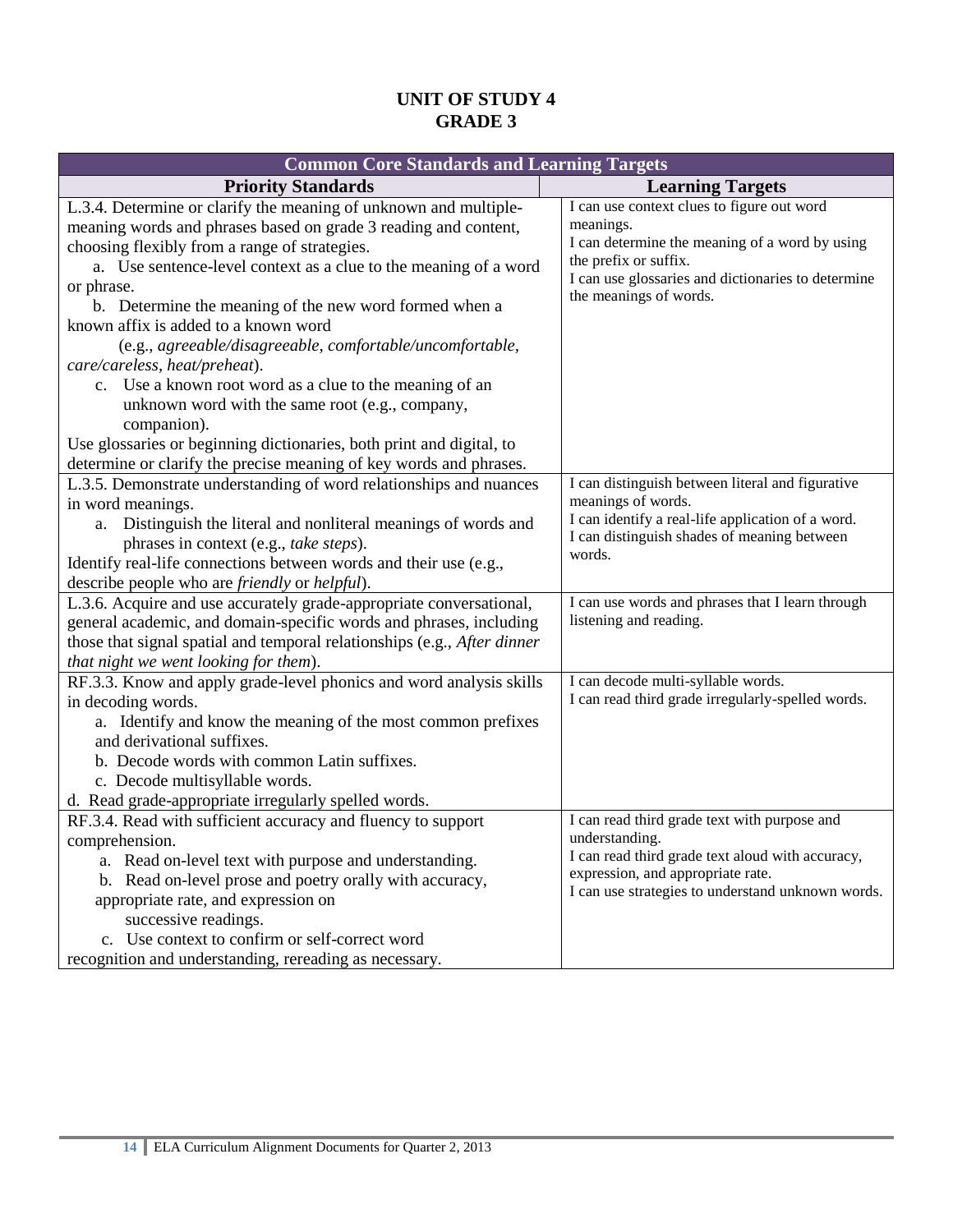|                                                               | <b>Cognitive Considerations</b>                                |                                         |                        |  |
|---------------------------------------------------------------|----------------------------------------------------------------|-----------------------------------------|------------------------|--|
|                                                               | "Unwrapped" Concepts                                           | "Unwrapped Skills"                      |                        |  |
| <b>Students Need to Know</b>                                  | <b>Students Need to Be Able to Do</b>                          |                                         |                        |  |
| Students will need to understand that texts are written for a |                                                                | Students will need to be able to use    |                        |  |
| purpose and from a perspective. They will need to become      |                                                                | specific words in text to create mental |                        |  |
|                                                               | critical readers who acknowledge that author's biases can come | images that add depth to comprehension. |                        |  |
| across in their writing.                                      |                                                                | Students will need to have command of   |                        |  |
|                                                               |                                                                | word study skills to decode grade-level |                        |  |
|                                                               |                                                                | text.                                   |                        |  |
|                                                               | <b>Reading Workshop</b>                                        | <b>Writing Workshop</b>                 |                        |  |
| <b>Reading Skill</b>                                          | <b>Word Study</b>                                              | <b>Genre Structure</b>                  | <b>Grammar</b>         |  |
| HMH Lesson 16                                                 | <b>Spelling:</b> Vowel $+$ /r/ sounds in                       | Write to Persuade:                      | What is an             |  |
| Author's Purpose                                              | air and fear                                                   | Persuasive Letter                       | adjective?             |  |
| Monitor/Clarify                                               |                                                                |                                         |                        |  |
| Onomatopoeia                                                  | <b>Phonics:</b> Words with air, ear, are                       | Ideas: Stating a Clear                  |                        |  |
| Intonation                                                    |                                                                | Purpose and Goal                        |                        |  |
|                                                               | <b>Vocabulary: Context Clues</b>                               |                                         |                        |  |
| <b>Humorous Fiction</b>                                       |                                                                |                                         |                        |  |
| <b>Informational Text</b>                                     |                                                                |                                         |                        |  |
| <b>Reading Skill</b>                                          | <b>Word Study</b>                                              | <b>Genre Structure</b>                  | <b>Grammar</b>         |  |
| HMH Lesson 17                                                 | <b>Spelling:</b> Words with $/i$ and $/s$                      | WTP: Opinion                            | Adjectives and         |  |
| Conclusions<br>Visualize                                      |                                                                | Paragraph                               | Articles               |  |
| Word Choice                                                   | <b>Phonics:</b> VCCV pattern                                   | Voice: Convincing                       |                        |  |
| <b>Stress</b>                                                 | Vocabulary: Suffix -ly                                         | Voice                                   |                        |  |
|                                                               |                                                                |                                         |                        |  |
| <b>Informational Text</b>                                     |                                                                |                                         |                        |  |
| <b>Reading Skill</b>                                          | <b>Word Study</b>                                              | <b>Genre Structure</b>                  | <b>Grammar</b>         |  |
| HMH Lesson 18                                                 | Spelling: /k/ and /kw/ sounds                                  | WTP: Problem-                           | Using the Verb be      |  |
| <b>Text and Graphic Features</b>                              |                                                                | <b>Solution Paragraph</b>               | and Helping Verbs      |  |
| Question                                                      | <b>Phonics:</b> /k/ and /kw/                                   |                                         |                        |  |
| Sensory Language/ Word Choice                                 |                                                                | Word Choice: Exact                      |                        |  |
| Expression                                                    | Vocabulary: Categorize and                                     | Words                                   |                        |  |
|                                                               | Classify                                                       |                                         |                        |  |
| <b>Informational Text</b>                                     |                                                                |                                         |                        |  |
| Poetry                                                        |                                                                |                                         |                        |  |
| <b>Reading Skill</b>                                          | <b>Word Study</b>                                              | <b>Genre Structure</b>                  | Grammar                |  |
| HMH Lesson 19                                                 | <b>Spelling:</b> Vowel Sounds in spoon                         | WTP: Persuasive                         | <b>Irregular Verbs</b> |  |
| Cause and Effect<br>Summarize                                 | and wood                                                       | Essay                                   |                        |  |
| Humor                                                         | <b>Phonics:</b> Sounds in spoon and                            | Ideas: Thinking                         |                        |  |
| Rate: Adjust Reading Rate to                                  | wood                                                           | <b>About Your Audience</b>              |                        |  |
| Purpose                                                       |                                                                |                                         |                        |  |
|                                                               | Vocabulary: Prefixes pre-, re-,                                |                                         |                        |  |
| Fiction                                                       | bi-                                                            |                                         |                        |  |
| <b>Informational Text</b>                                     |                                                                |                                         |                        |  |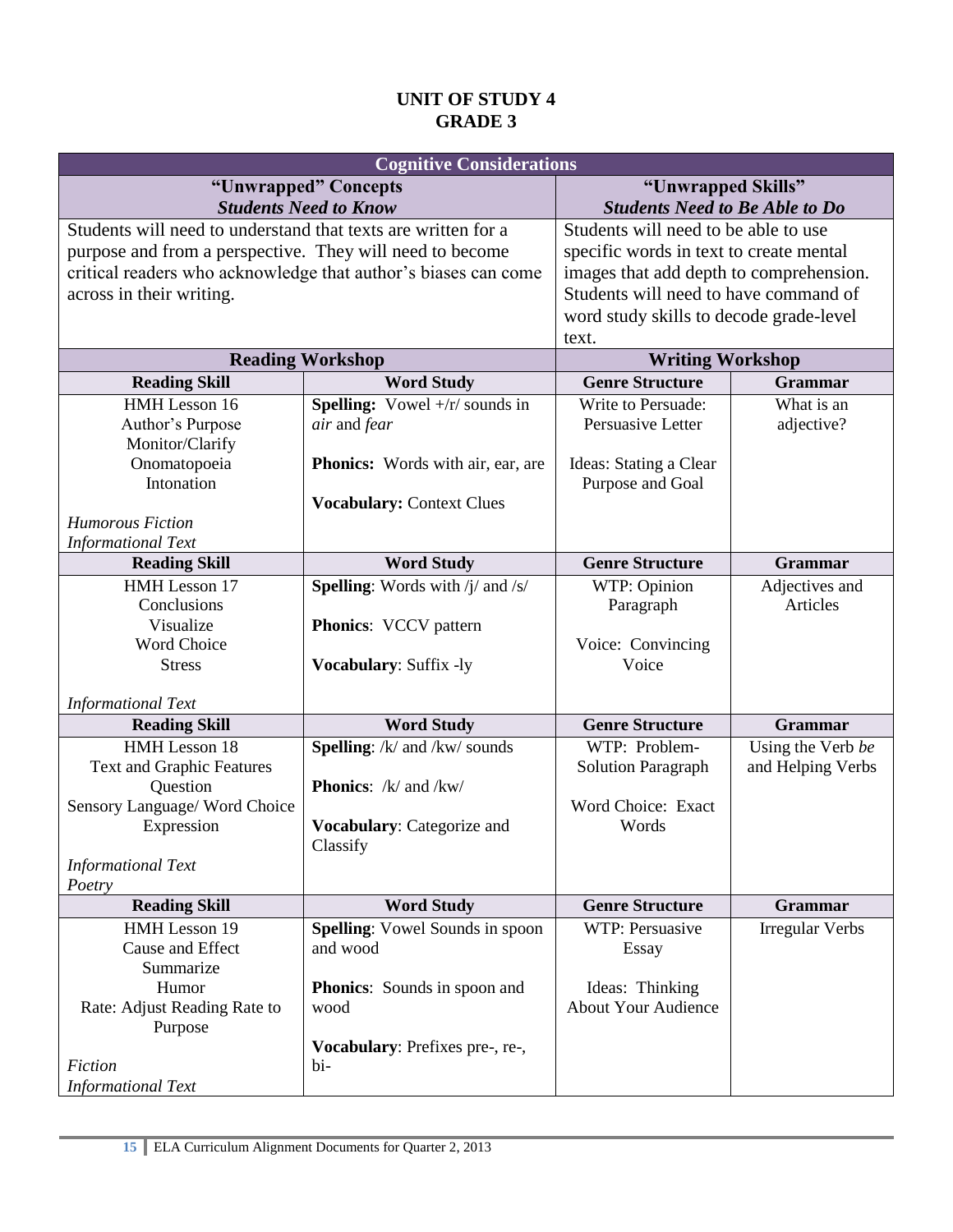| <b>Reading Workshop</b>                               |                                                                                                                                             | <b>Writing Workshop</b>           |              |  |  |
|-------------------------------------------------------|---------------------------------------------------------------------------------------------------------------------------------------------|-----------------------------------|--------------|--|--|
| <b>Reading Skill</b>                                  | <b>Word Study</b>                                                                                                                           | <b>Genre Structure</b><br>Grammar |              |  |  |
| HMH Lesson 20                                         | <b>Spelling: Compound Words</b>                                                                                                             | WTP: Persuasive Essay             | Contractions |  |  |
| Main Idea and Details                                 |                                                                                                                                             |                                   |              |  |  |
| Infer/Predict                                         | <b>Phonics:</b> Compound Words                                                                                                              | Organization:                     |              |  |  |
| Simile                                                |                                                                                                                                             | Paragraphs for Reasons            |              |  |  |
| <b>Phrasing: Natural Pauses</b>                       | Vocabulary: Dictionary/Glossary                                                                                                             |                                   |              |  |  |
| <b>Informational Text</b>                             |                                                                                                                                             |                                   |              |  |  |
| Myth/Readers' Theatre                                 |                                                                                                                                             |                                   |              |  |  |
|                                                       | <b>Resources for Planning Instruction</b>                                                                                                   |                                   |              |  |  |
| <b>Text Suggestions</b>                               |                                                                                                                                             |                                   |              |  |  |
|                                                       | Alarcón, Franciso X. Iguanas in the Snow and Other Winter Poems                                                                             |                                   |              |  |  |
| Davies, Nicola. One Tiny Turtle.                      |                                                                                                                                             |                                   |              |  |  |
| Karas, G. Brian. Atlantic.                            |                                                                                                                                             |                                   |              |  |  |
| Grimes, Nikki. A Pocketful of Poems.                  |                                                                                                                                             |                                   |              |  |  |
| Hopkins, Lee Bennett. Weather: Poems for All Seasons. |                                                                                                                                             |                                   |              |  |  |
| Keller, Holly. Farfallina & Marcel.                   |                                                                                                                                             |                                   |              |  |  |
| Medearis, Angela Shelf. Our People.                   |                                                                                                                                             |                                   |              |  |  |
|                                                       | Miller, Sara Swan. Three Stories You Can Read to Your Cat.                                                                                  |                                   |              |  |  |
| Perkins, Lynne Rae. Snow Music.                       |                                                                                                                                             |                                   |              |  |  |
| Schaefer, Lola M. What's Up? What's Down?             |                                                                                                                                             |                                   |              |  |  |
| Schertle, Alice. Down the Road.                       |                                                                                                                                             |                                   |              |  |  |
| Updike, John. A Child's Calendar.                     |                                                                                                                                             |                                   |              |  |  |
| Suzuki, David and Sarah Ellis. Salmon Forest.         |                                                                                                                                             |                                   |              |  |  |
| Wetterer, Margaret K. and Charles M. The Snow Walker. |                                                                                                                                             |                                   |              |  |  |
|                                                       | Through My Eyes or The Story of Ruby Bridges by Robert Cole                                                                                 |                                   |              |  |  |
| Mr. Peabody's Apples, Madonna                         |                                                                                                                                             |                                   |              |  |  |
| The Secret Knowledge of Grownups, David Wisniewski    |                                                                                                                                             |                                   |              |  |  |
| The Mary Celeste; A Mystery from History, Jane Yolen  |                                                                                                                                             |                                   |              |  |  |
| I Wanna Iguana, Karen Kaufman Orloff                  |                                                                                                                                             |                                   |              |  |  |
| Earrings, Judith Viorst                               |                                                                                                                                             |                                   |              |  |  |
| Hey, Little Ant, Phillip Hoose                        |                                                                                                                                             |                                   |              |  |  |
| True Story of the Three Pigs by A. Wolf, Jon Scieszca |                                                                                                                                             |                                   |              |  |  |
|                                                       | Don't Let the Pigeon Drive the Bus, Mo Willems                                                                                              |                                   |              |  |  |
| <b>Anchor Chart Suggestions</b>                       | http://elementaryreading.pds-hrd.wikispaces.net/file/view/Comprehension%20Skills%20Charts.pdf/315406938/Comprehension%20Skills%20Charts.pdf |                                   |              |  |  |
|                                                       | http://www.hallco.org/literacy/index.php?option=com_content&view=article&id=17&Itemid=2                                                     |                                   |              |  |  |

#### **Websites**

http://www.google.com/url?sa=t&rct=j&q=&esrc=s&source=web&cd=11&ved=0CFYQFjAK&url=http%3A%2F%2Fwww4.smsd.org%2Ftracystokes%2Fdocs% 2FDoc-49356.doc&ei=XkdwUra6Mo7AkQfRvYCoAQ&usg=AFQjCNEBfYtXMgzr5LMSAquIZ51cklKLDg&bvm=bv.55123115,d.eW0 http://www.teacherspayteachers.com/Product/Common-Core-Aligned-Open-Your-Eyes-and-Visualize-210166 http://reading.ecb.org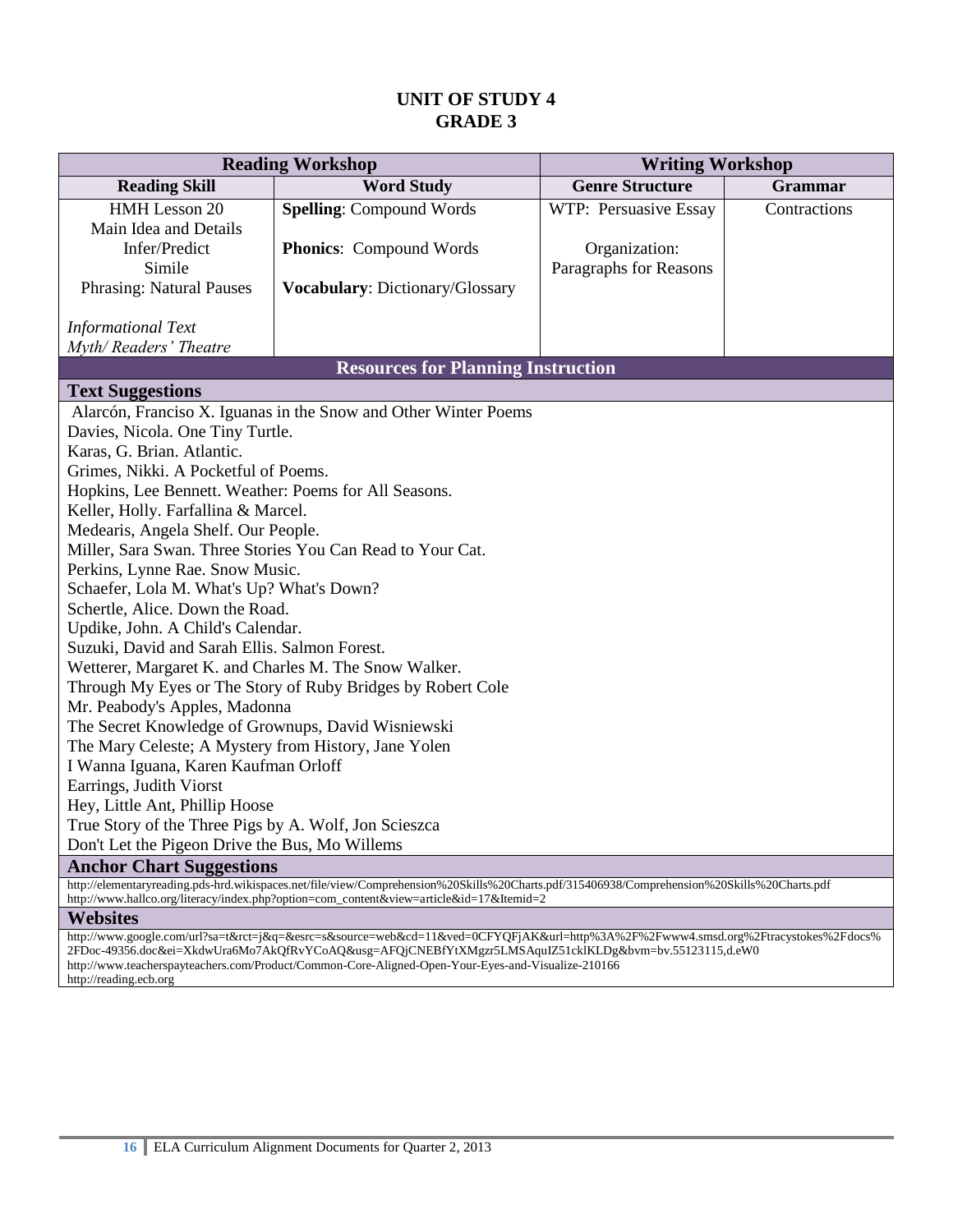|                                   | <b>READING-Literature</b>                                                                                                 |                                                                                                                                                                                                                                                                                                                                                                                                                |                                                                      |  |           |  |
|-----------------------------------|---------------------------------------------------------------------------------------------------------------------------|----------------------------------------------------------------------------------------------------------------------------------------------------------------------------------------------------------------------------------------------------------------------------------------------------------------------------------------------------------------------------------------------------------------|----------------------------------------------------------------------|--|-----------|--|
|                                   | Literature<br><b>Standards</b>                                                                                            | <b>Suggested Learning Targets</b>                                                                                                                                                                                                                                                                                                                                                                              | <b>Suggestions for</b><br><b>Assessment</b><br>(Determined by<br>PLC |  | Date/Task |  |
| <b>Uses Key Ideas and Details</b> | <b>RL.3.1.</b> Ask<br>and answer<br>questions                                                                             | I can ask and answer questions, using the text for support, to<br>show my understanding.                                                                                                                                                                                                                                                                                                                       |                                                                      |  |           |  |
|                                   | RL.3.2.<br>Recount<br>stories &<br>central<br>message                                                                     | I can retell a story.<br>I can tell the central message of a story, and identify how the<br>message is conveyed.                                                                                                                                                                                                                                                                                               |                                                                      |  |           |  |
|                                   | RL.3.3.<br>Describe<br>characters and<br>explain how<br>their actions<br>contribute                                       | I can describe the characters in a story and explain how their<br>actions contribute to the story's events.                                                                                                                                                                                                                                                                                                    |                                                                      |  |           |  |
|                                   |                                                                                                                           |                                                                                                                                                                                                                                                                                                                                                                                                                |                                                                      |  |           |  |
|                                   | RL.3.4.<br>Determine the<br>meaning of<br>words used in<br>the text                                                       | I can determine the literal and figurative meaning of words an<br>author uses.                                                                                                                                                                                                                                                                                                                                 |                                                                      |  |           |  |
| <b>Craft and Structure</b>        | RL.3.5. Refer<br>to parts of<br>stories to<br>explain how<br>successive<br>parts builds<br>on earlier<br>sections         | I can describe when there are different characters telling a story.<br>I can explain how parts of text (chapters, stanza, etc.) are<br>connected.<br>I can use specific terms (chapter, stanza, etc.) when discussing a<br>story or text.                                                                                                                                                                      |                                                                      |  |           |  |
|                                   | RL.3.6.<br>Distinguish<br>their own<br>point of<br>view from<br>that of the<br>narrator or<br>those of the<br>characters. | I know the point of view is the perspective from which a story is<br>being told.<br>I know stories may be told from the narrator's point of view or<br>from a character's point of view.<br>I know readers can formulate their own personal point of view<br>or opinion about events in the text based on their background<br>knowledge and what the author allows the reader to see and hear<br>in the story. |                                                                      |  |           |  |
|                                   |                                                                                                                           |                                                                                                                                                                                                                                                                                                                                                                                                                |                                                                      |  |           |  |
|                                   | RL.3.7.<br>Explain<br>specific<br>aspects of a<br>text's<br>illustrations                                                 | I can explain how the illustrations of a text contribute to the<br>mood or story being told.                                                                                                                                                                                                                                                                                                                   |                                                                      |  |           |  |
| <b>Extend Knowledge</b>           | RL.3.10.<br>Read and<br>comprehend<br>in the 2-3<br>text<br>complexity<br>band                                            | I can read and comprehend literature appropriate for third grade.                                                                                                                                                                                                                                                                                                                                              |                                                                      |  |           |  |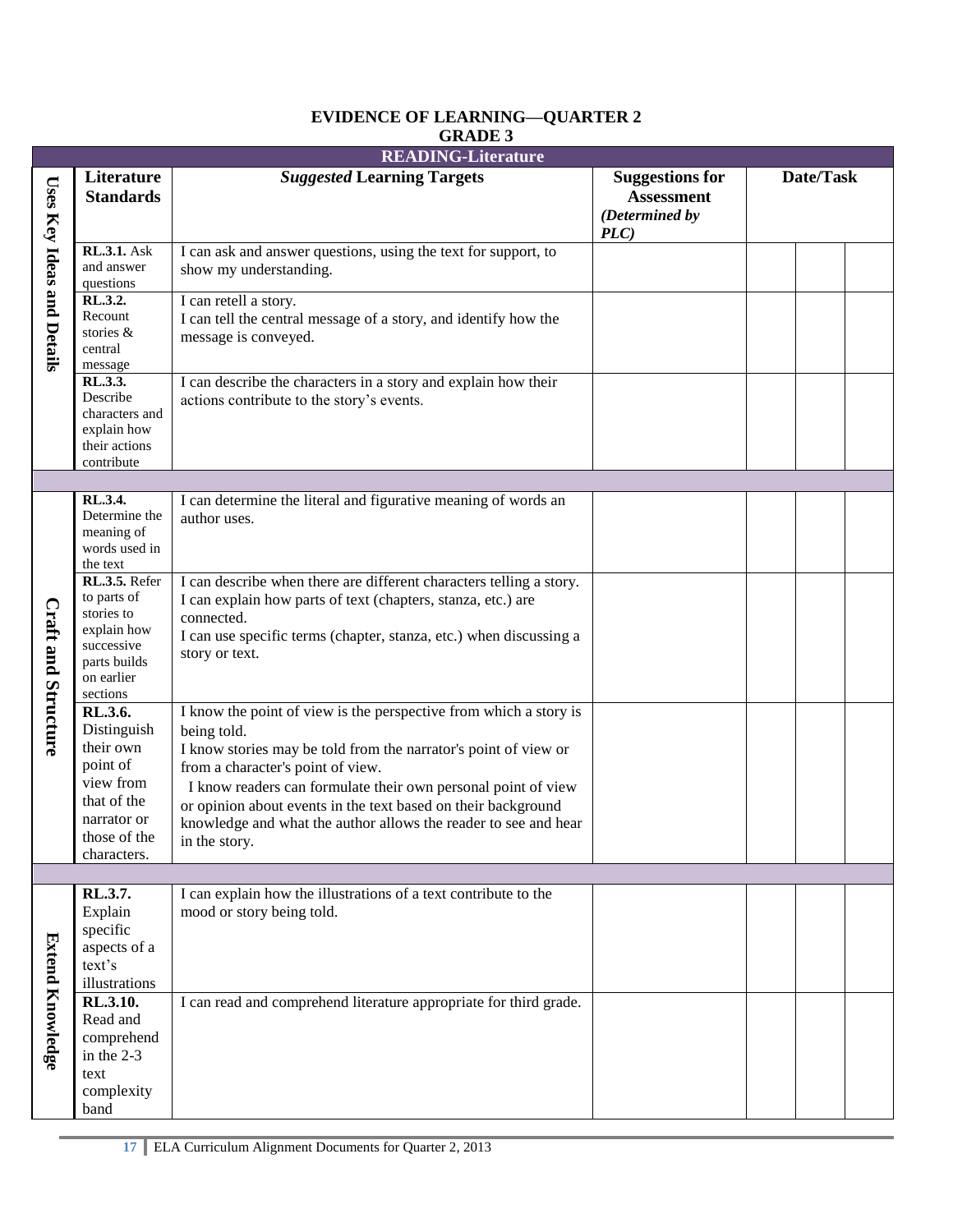|                              | <b>READING-Informational Text</b>                                                                   |                                                                                                                                                                                    |                                                                      |           |  |
|------------------------------|-----------------------------------------------------------------------------------------------------|------------------------------------------------------------------------------------------------------------------------------------------------------------------------------------|----------------------------------------------------------------------|-----------|--|
| <b>Key Ideas and Details</b> | <b>RI.3.1.</b> Ask<br>and answer<br>questions                                                       | I can ask questions before reading to help me focus.<br>I can ask questions during reading to clarify.<br>I can ask questions after reading to share my thoughts with a<br>friend. | <b>Suggestions for</b><br><b>Assessment</b><br>(Determined by<br>PLC | Date/Task |  |
|                              | RI.3.2.<br>Determine<br>the main<br>idea of a text                                                  | I can determine the main idea and supporting details of a text.<br>I can explain how the supporting details specifically relate to the<br>main idea.                               |                                                                      |           |  |
|                              | RI.3.3.<br>Describe the<br>relationship<br>between<br>texts                                         | I can use language that pertains to sequence or cause/effect to<br>describe the connection between historical events, scientific<br>ideas, or steps in a procedure.                |                                                                      |           |  |
| <b>Craft and Structure</b>   | RI.3.4.<br>Determine<br>the meaning<br>in a text<br>relevant to a<br>grade 3<br>topic               | I can determine the meaning of words or phrases I don't know.                                                                                                                      |                                                                      |           |  |
|                              | <b>RI.3.5.</b> Use<br>text<br>features                                                              | I can use text features to find what I need to know.                                                                                                                               |                                                                      |           |  |
|                              | RI.3.6.<br>Distinguish<br>own point of<br>view                                                      | I can tell the difference between my point of view and the<br>author's point of view.                                                                                              |                                                                      |           |  |
|                              |                                                                                                     |                                                                                                                                                                                    |                                                                      |           |  |
| Ð                            | <b>RI.3.7.</b> Use<br>information<br>from<br>illustrations                                          | I can explain how charts, diagrams, or illustrations are helpful in<br>clarifying text.                                                                                            |                                                                      |           |  |
|                              | RI.3.8.<br>Describe the<br>logical<br>connection<br>texts                                           | I can explain the connections between sentences and paragraphs<br>in a text using comparison, cause/effect, or sequencing.                                                         |                                                                      |           |  |
| ttend Knowledge              | RI.3.10.<br>Read and<br>comprehend<br>in the 2-3<br>text<br>complexity<br>band-<br>content<br>focus | I can read and comprehend informational text appropriate for<br>third grade in a variety of content areas.                                                                         |                                                                      |           |  |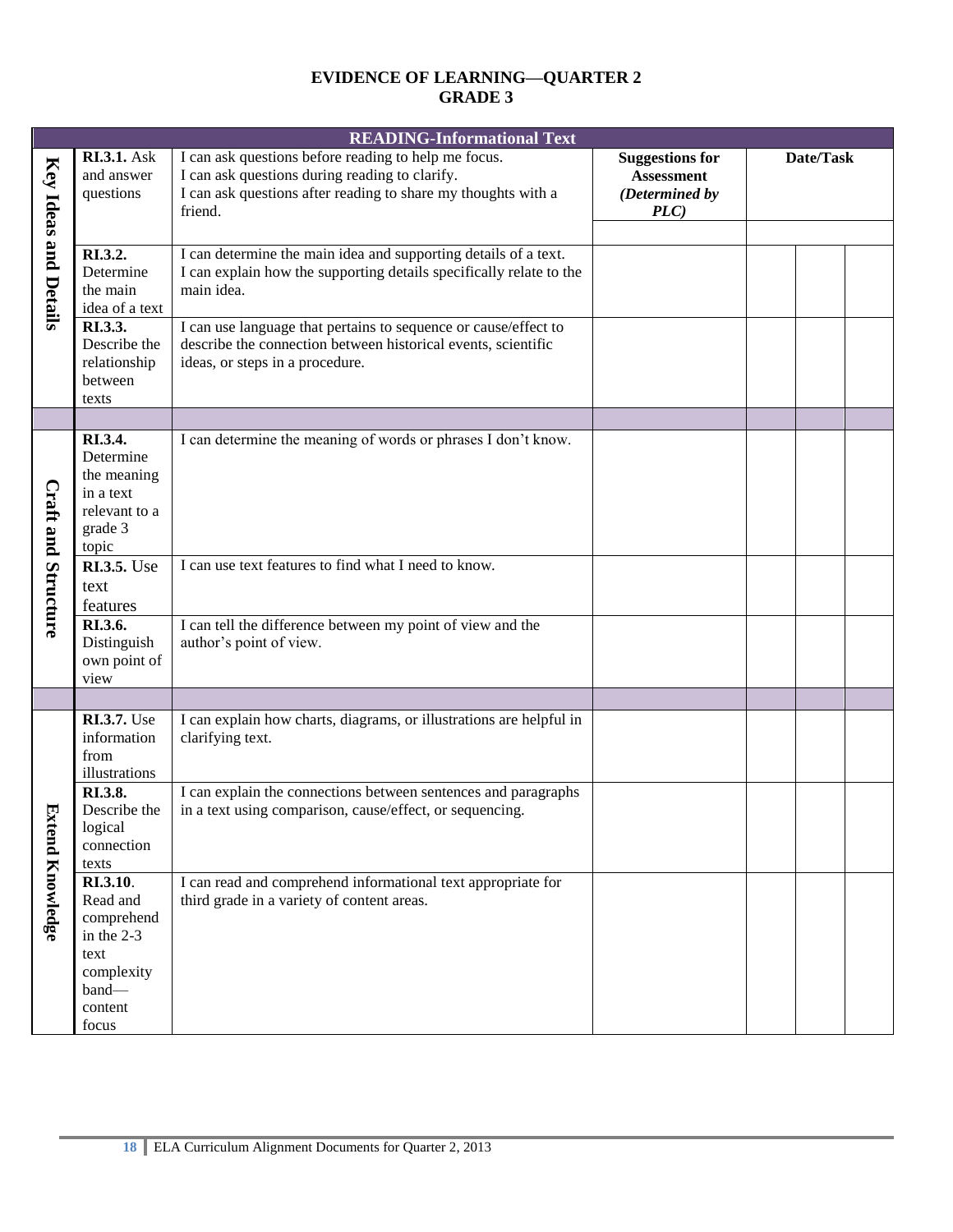| Phonics                           | RF.3.3.                                                                                                                                               | I can decode multi-syllable words.<br>I can read third grade irregularly-spelled words.                                                                                                                                                                                                                                                                                                          | <b>Suggestions for</b><br><b>Assessment</b><br>(Determined by<br>PLC) | Date/Task |  |
|-----------------------------------|-------------------------------------------------------------------------------------------------------------------------------------------------------|--------------------------------------------------------------------------------------------------------------------------------------------------------------------------------------------------------------------------------------------------------------------------------------------------------------------------------------------------------------------------------------------------|-----------------------------------------------------------------------|-----------|--|
|                                   |                                                                                                                                                       |                                                                                                                                                                                                                                                                                                                                                                                                  |                                                                       |           |  |
| Fluency                           | RF.3.4.                                                                                                                                               | I can read third grade text with purpose and understanding.<br>I can read third grade text aloud with accuracy, expression, and<br>appropriate rate.<br>I can use strategies to understand unknown words.                                                                                                                                                                                        |                                                                       |           |  |
|                                   |                                                                                                                                                       | <b>LANGUAGE ARTS</b>                                                                                                                                                                                                                                                                                                                                                                             |                                                                       |           |  |
| Produce Multiple Types of Writing | W.3.1 Write<br>opinion<br>pieces<br>W.3.2.<br>Write<br>informative<br>explanatory<br>texts<br>W.3.3.<br>Write<br>narratives                           | I can write an opinion piece where I:<br>a - introduce a topic or name of a book, state an opinion, and<br>create an organizational structure,<br>b - provide reasons that support my opinion.<br>I can use linking words to make my writing flow.<br>I can write a narrative piece with a logical sequence of events.<br>I can add descriptions that show how my characters react to<br>events. |                                                                       |           |  |
|                                   |                                                                                                                                                       |                                                                                                                                                                                                                                                                                                                                                                                                  |                                                                       |           |  |
|                                   |                                                                                                                                                       | I can write a strong ending.                                                                                                                                                                                                                                                                                                                                                                     |                                                                       |           |  |
| Produce and                       | W.3.4. With<br>guidance<br>and support<br>from adults,<br>produce<br>writing                                                                          | I can write for a purpose.<br>I can organize my writing to fit the writing style or purpose.                                                                                                                                                                                                                                                                                                     |                                                                       |           |  |
| <b>Publish Writing</b>            | W.3.5. With<br>guidance<br>and support<br>from peers<br>and adults,<br>strengthen<br>writing<br><b>W.3.6.</b> With<br>Use<br>technology<br>to produce | I can plan my writing using graphic organizers.<br>I can plan my writing through conversations.<br>I can change my writing after engaging in conversation.<br>I can take suggestions from others to strengthen my writing.<br>I can create a published piece of writing.<br>I can use others' suggestions to make my writing stronger.                                                           |                                                                       |           |  |
|                                   | and publish<br>writing                                                                                                                                |                                                                                                                                                                                                                                                                                                                                                                                                  |                                                                       |           |  |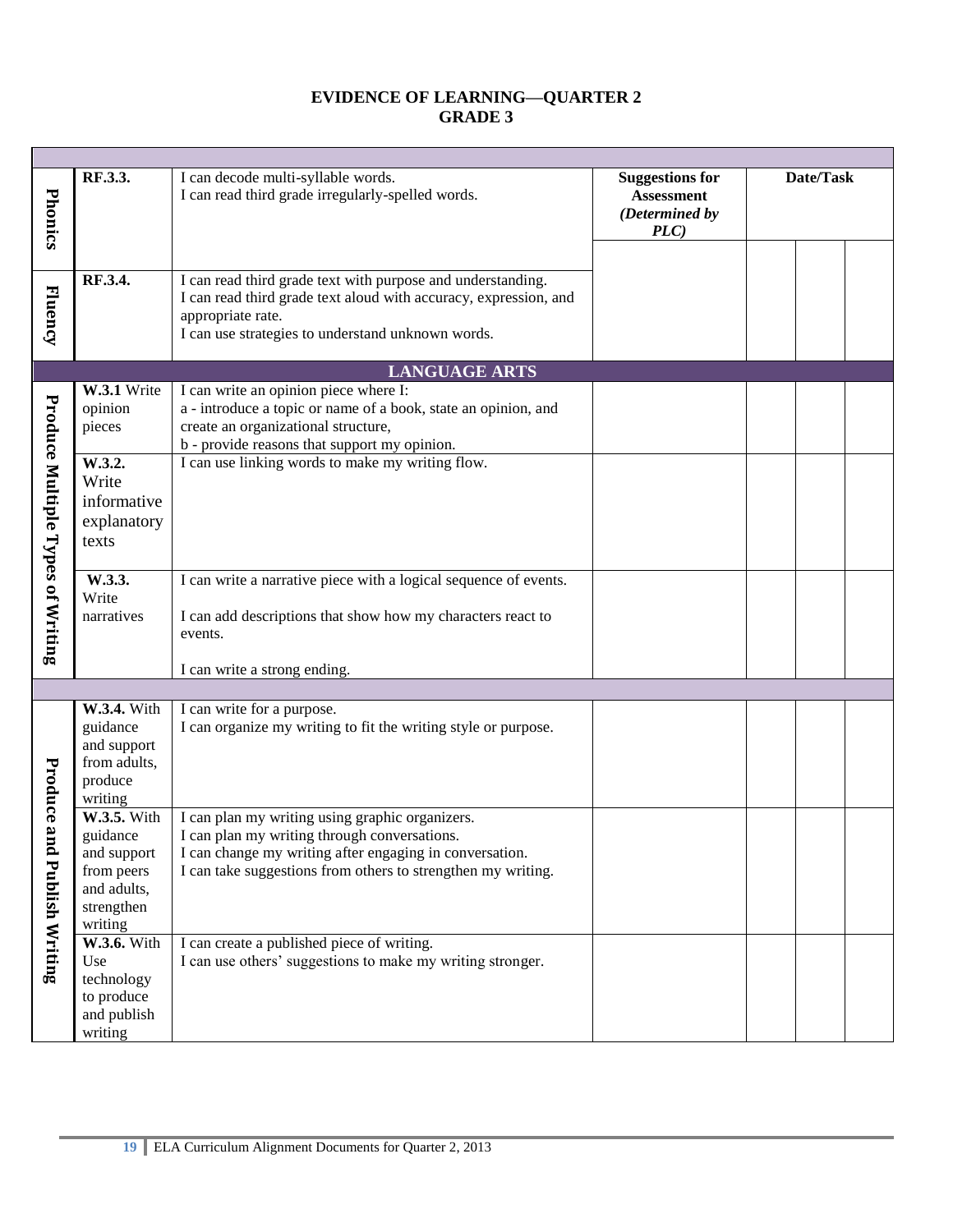| Research                  | W.3.7.<br>Conduct<br>short<br>research                    | I can conduct a short research project to build knowledge about<br>a topic.                                                                                                                                                                                                                                                                                                                                                                                                                                                                                                                                                                | <b>Suggestions for</b><br><b>Assessment</b><br>(Determined by<br>PLC | Date/Task |  |
|---------------------------|-----------------------------------------------------------|--------------------------------------------------------------------------------------------------------------------------------------------------------------------------------------------------------------------------------------------------------------------------------------------------------------------------------------------------------------------------------------------------------------------------------------------------------------------------------------------------------------------------------------------------------------------------------------------------------------------------------------------|----------------------------------------------------------------------|-----------|--|
|                           | projects                                                  |                                                                                                                                                                                                                                                                                                                                                                                                                                                                                                                                                                                                                                            |                                                                      |           |  |
|                           | W.3.8.<br>Recall<br>information<br>to answer<br>questions | I can remember information to add to my writing.<br>I can use resources to find information to add to my writing.                                                                                                                                                                                                                                                                                                                                                                                                                                                                                                                          |                                                                      |           |  |
|                           |                                                           | <b>LANGUAGE ARTS</b>                                                                                                                                                                                                                                                                                                                                                                                                                                                                                                                                                                                                                       |                                                                      |           |  |
| Conventions               | L.3.1.<br>Command<br>of the<br>conventions                | I can explain the functions of nouns, verbs, pronouns,<br>adjectives, and adverbs.<br>I can use regular and irregular plural nouns.<br>I can use abstract nouns.<br>I can use regular and irregular verbs.<br>I can use simple verb tenses.<br>I can write sentences with subject-verb agreement.<br>I can use comparative and superlative adjectives and adverbs<br>appropriately.<br>I can use coordinating and subordinating conjunctions.<br>I can produce all types of sentences.<br>I can capitalize appropriate words in titles.<br>I can use commas in addresses.                                                                  |                                                                      |           |  |
| Spelling                  | L.3.2.                                                    | I can use commas and quotation marks in dialogue.<br>I can form and use possessives.<br>I can use conventional spelling for high-frequency and other<br>words I've studied.<br>I can use spelling patterns and generalizations in my writing.<br>I can use reference materials to find correct spellings.                                                                                                                                                                                                                                                                                                                                  |                                                                      |           |  |
| Acquire<br>New Vocabulary | L.3.3.<br>L.3.4<br>L.3.5.                                 | I can choose exciting words and phrases.<br>I notice the difference between spoken language and written<br>language.<br>I can use context clues to figure out word meanings.<br>I can determine the meaning of a word by using the prefix or<br>suffix.<br>I can use glossaries and dictionaries to determine the meanings<br>of words.<br>I can use context to clarify the meaning of unknown and<br>multiple-meaning words.<br>I can distinguish between literal and figurative meanings of<br>words.<br>I can identify a real-life application of a word.<br>I can use words and phrases that I learn through listening and<br>reading. |                                                                      |           |  |